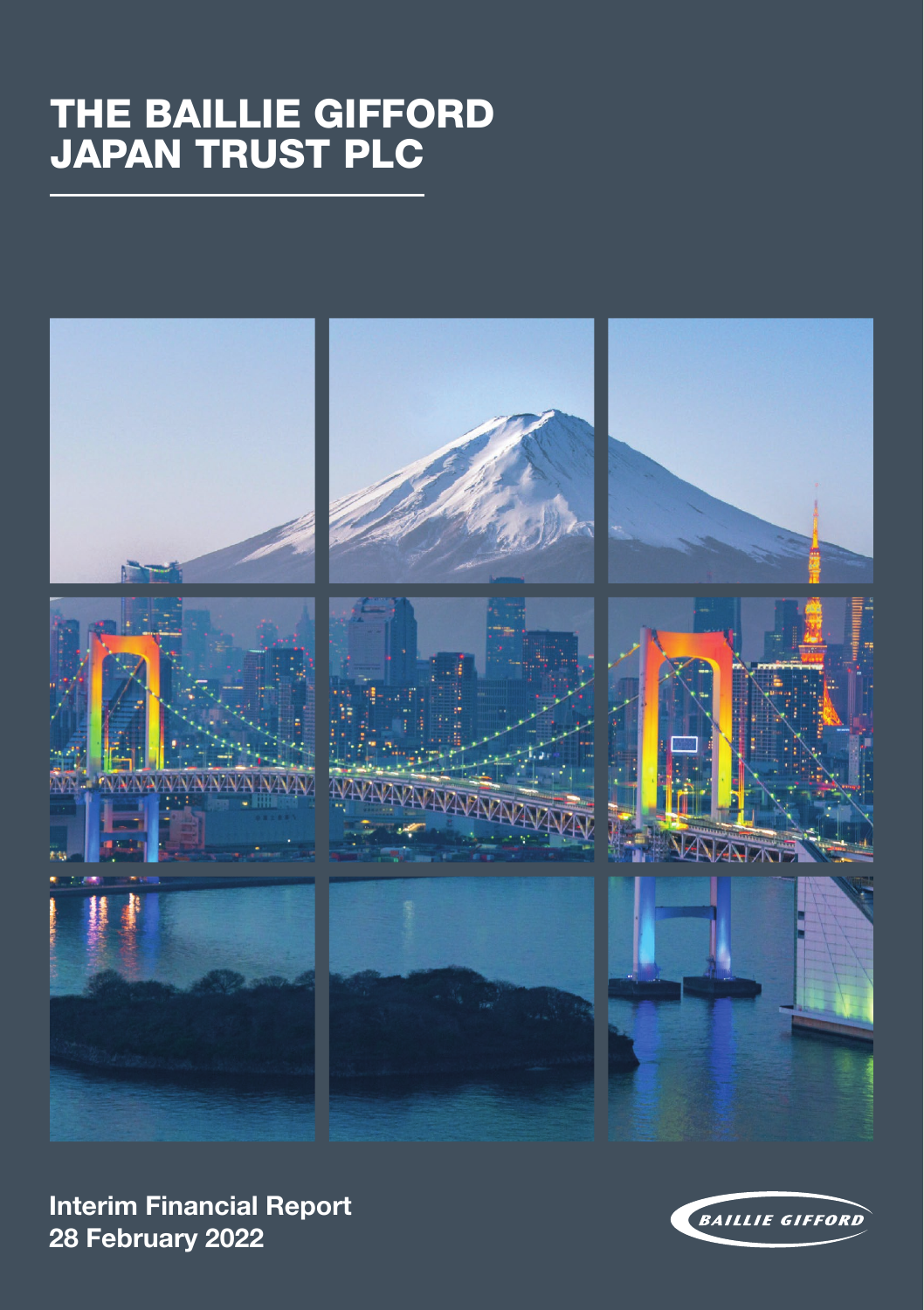

# Policy and Objective

The Baillie Gifford Japan Trust PLC aims to achieve long term capital growth principally through investment in medium to smaller sized Japanese companies which are believed to have above average prospects for growth, although it invests in larger companies when considered appropriate.

# Benchmark

The portfolio benchmark against which performance is measured is the TOPIX total return (in sterling terms).

### Principal Risks and **Uncertainties**

The principal risks facing the Company are financial risk, investment strategy risk, discount risk, regulatory risk, environmental, social and governance (ESG) risk, custody and depositary risk, smaller company risk, operational risk, leverage risk, political and associated economic risk, cyber security risk and emerging risks. An explanation of these risks and how they are managed is set out on pages 8 and 9 of the Company's Annual Report and Financial Statements for the year to 31 August 2021 and is available on the Company's website: japantrustplc.co.uk.

The principal risks and uncertainties have not changed since the date of the Annual Report. Further details on the Company's risks can be found on pages 14 and 15.

# Responsibility Statement

We confirm that to the best of our knowledge:

- a) the condensed set of Financial Statements has been prepared in accordance with FRS 104 'Interim Financial Reporting';
- b) the Interim Management Report includes a fair review of the information required by Disclosure Guidance and Transparency Rule 4.2.7R (being an indication of important events that have occurred during the first six months of the financial year, their impact on the condensed set of Financial Statements and a description of the principal risks and uncertainties for the remaining six months of the year); and
- c) the Interim Financial Report includes a fair review of the information required by Disclosure Guidance and Transparency Rule 4.2.8R (disclosure of related party transactions and changes therein).

On behalf of the Board J Keith R Falconer Chairman 22 March 2022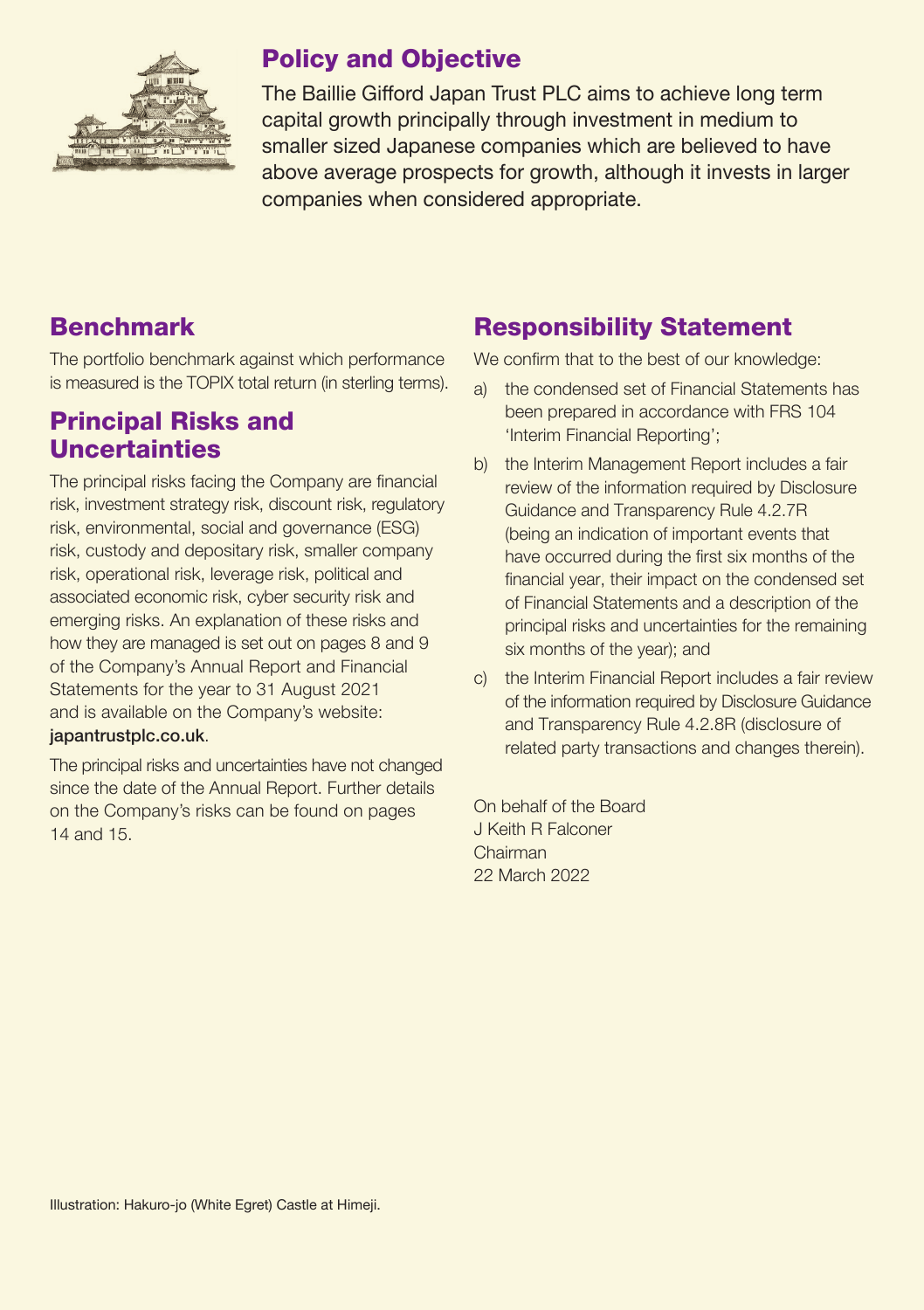# Summary of Unaudited Results

|                                         |                                | 28 February<br>2022                  | 31 August<br>2021                    | % change               |
|-----------------------------------------|--------------------------------|--------------------------------------|--------------------------------------|------------------------|
| Shareholders' funds                     |                                | £809.6m                              | £955.4m                              |                        |
| Net asset value per share*              |                                | 858.3p                               | 1,012.8p                             | (15.3)                 |
| Share price                             |                                | 830.0p                               | 1,022.0p                             | (18.8)                 |
| (Discount)/premium*                     |                                | $(3.3\%)$                            | 0.9%                                 |                        |
| Active share*                           |                                | 81%                                  | 81%                                  |                        |
|                                         |                                | Six months to<br>28 February<br>2022 | Six months to<br>28 February<br>2021 |                        |
| Total returns (%)                       |                                |                                      |                                      |                        |
| Net asset value per share*              |                                | (14.8)                               | 20.4                                 |                        |
| Share price                             |                                | (18.3)                               | 30.3                                 |                        |
| TOPIX total return (in sterling terms)# |                                | (4.9)                                | 11.0                                 |                        |
|                                         |                                | Six months to<br>28 February<br>2022 | Six months to<br>28 February<br>2021 |                        |
| Revenue earnings per share              |                                | 5.17 <sub>p</sub>                    | 3.40 <sub>p</sub>                    |                        |
|                                         | Six months to 28 February 2022 |                                      |                                      | Year to 31 August 2021 |
| Period's high and low                   | High                           | Low                                  | <b>High</b>                          | Low                    |
| Net asset value per share*              | 1,105.7p                       | 837.4p                               | 1,082.3p                             | 842.9p                 |
| Share price                             | 1,106.0p                       | 795.0p                               | 1,132.0p                             | 823.0p                 |
| Premium/(discount)*                     | 3.2%                           | $(4.7\%)$                            | 5.5%                                 | $(10.3\%)$             |

### **Five Year Performance**

(figures rebased to 100 at 28 February 2017)



\* Alternative performance measure, see Glossary of Terms and Alternative Performance Measures on pages 17 and 18. #Source: Baillie Gifford/Refinitiv and relevant underlying data providers. See disclaimer on page 15.

Past performance is not a guide to future performance.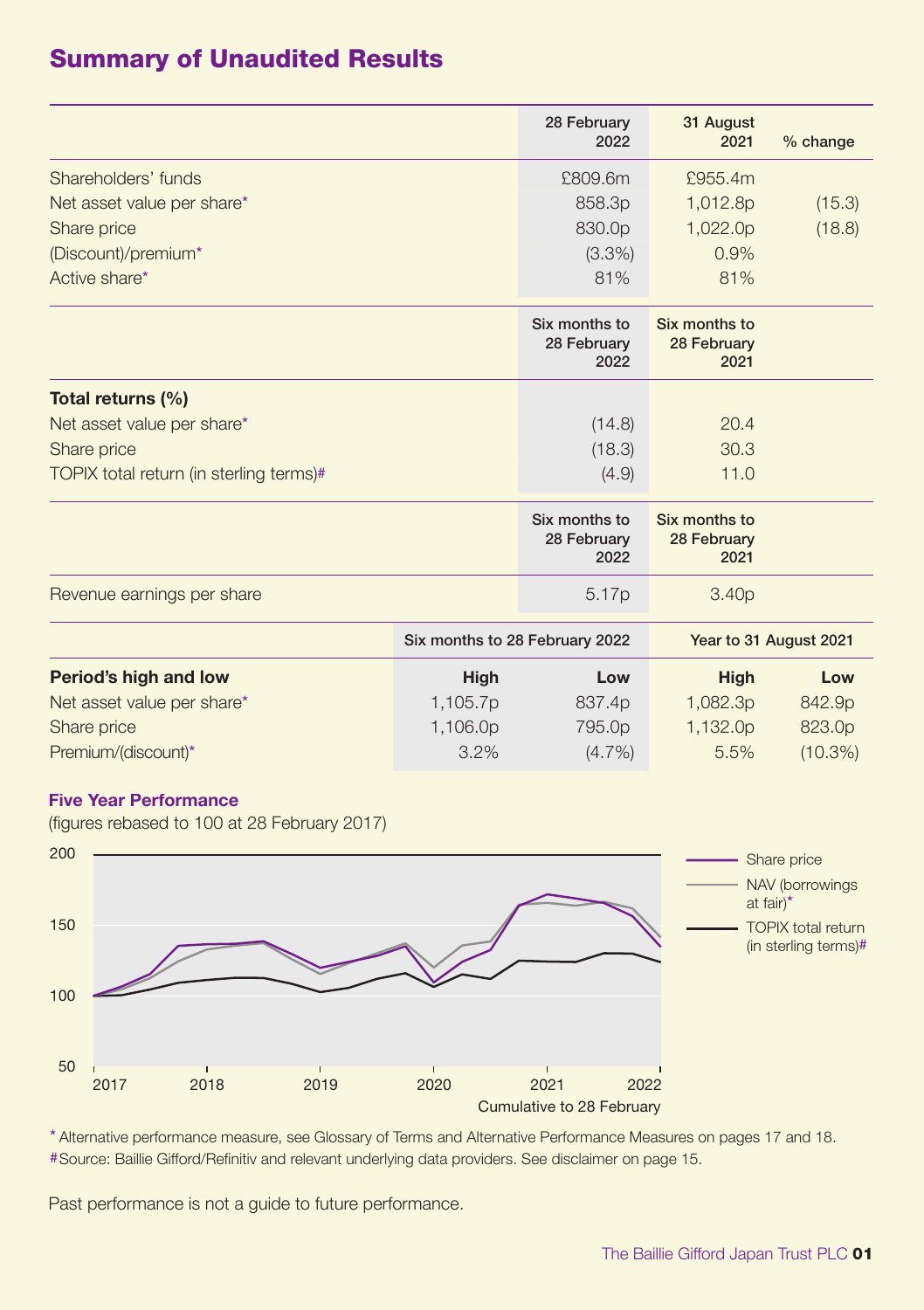## Interim Management Report

During the six months to the end of February 2022 the NAV total return of your Company decreased by 14.8% whilst the share price fell by 18.3% as the shares moved from a premium to a discount to NAV. The TOPIX fell by 4.9% on a total return basis. During the period smaller and higher growth businesses have generally been out of favour as the market has focused on post-pandemic economic recovery. However, we would note, as we did last year in positive circumstances, that six months is a very short timeframe. In our view it is more helpful to consider investment over a longer time horizon, which allows time for business fundamentals to dominate sentiment. Over three years to the end of February, the NAV total return was 24.2% and over five years 43.7% compared to the TOPIX return of 20.6% and 24.0% respectively.

The three largest negative contributors to performance were Raksul (-1.1%), GA Technologies (-0.9%) and Sysmex (-0.8%). Raksul operates online services offering printing, on-demand logistics and advertising – securing unused capacity in its target industries and offering it to clients at competitive rates. We continue to believe that the company has a large growth opportunity ahead and the management capabilities to seize them. GA Technologies is attempting to automate various real-estate processes. It has been investing heavily to strengthen its software development capabilities, resulting in near-term operating losses. We believe that this is the correct approach for management to take to maximise the long-term growth opportunity. Sysmex is a very long-standing holding that focuses on blood analysis and has made a large positive contribution to performance in the past but short-term concerns relating to China have resulted in share price weakness. The use of gearing also made a negative (-1.9%) contribution.

On the positive side the largest contributors were Inpex (+1.2%) and Sumitomo Metal Mining (+0.9%). Inpex benefitted from the confluence of successful production from its Ichthys LNG project and stronger energy demand from post-pandemic economic recovery. Sumitomo Metal Mining benefitted from higher copper, nickel and gold prices. Copper and nickel are key for electrification and batteries respectively making them important to green energy development. Meanwhile Russia's invasion of Ukraine has resulted in a spike in energy and nickel prices, influencing both holdings.

During the period we bought four new holdings and sold seven holdings. Turnover remained low in line with our long-term time horizon. The new holdings are Nintendo, Shiseido, Chugoku Marine Paints and Shima Seiki. As is typical for our flexible growth style, the new holdings operate across a range of industries and include companies of a variety of sizes, including the small. Nintendo has some of the most iconic characters in the gaming world, such as Mario and Zelda. We believe that ongoing developments in gaming will allow greater value to accrue from this intellectual property. Shiseido has Japan's best skincare franchise and is particularly strong in China. This means that it should be able show significant growth over a very long-term time horizon. Chugoku Marine Paints does what it says on the tin, providing value-added paint for ships that helps to reduce their drag through the water. Finally, Shima Seiki makes automated knitting machines. Through innovation it has developed the world's first 'Wholegarment' knitting machine that can very efficiently knit an entire garment, producing high quality clothes while helping to reduce waste.

Holdings were sold for a variety of reasons. These include reduced conviction in long-term growth prospects (Asics, Subaru, Fukuoka Financial, Zenkoku Hosho), loss of confidence in management execution abilities (Cyberdyne, Demae-can), and insufficient further upside in the shares (Gree).

Although there has been a set-back to the NAV of your Company, we remain optimistic about the future. Japan is an advanced democratic nation that adheres to the rule of law. Technological change creates opportunities for smaller growth companies. Your Company contains a blend of growth businesses ranging from high growth internet and automation businesses through to consumer brands and eclectic long-duration growth businesses. Given our satisfaction with the fundamental progress of the portfolio combined with what we believe to be particularly attractive valuations, we used the gearing to buy more shares in companies where we see significant upside. Consequently, the level of net gearing rose and ended the period at 16.9%. In summary, our view is that your Company has a well-diversified portfolio of quality growth companies with sound long-term prospects available at particularly attractive valuations.

See Glossary of Terms and Alternative Performance Measures on pages 17 and 18. Total return information is sourced from Baillie Gifford/Refinitiv. See disclaimer on page 15. Past performance is not a guide to future performance.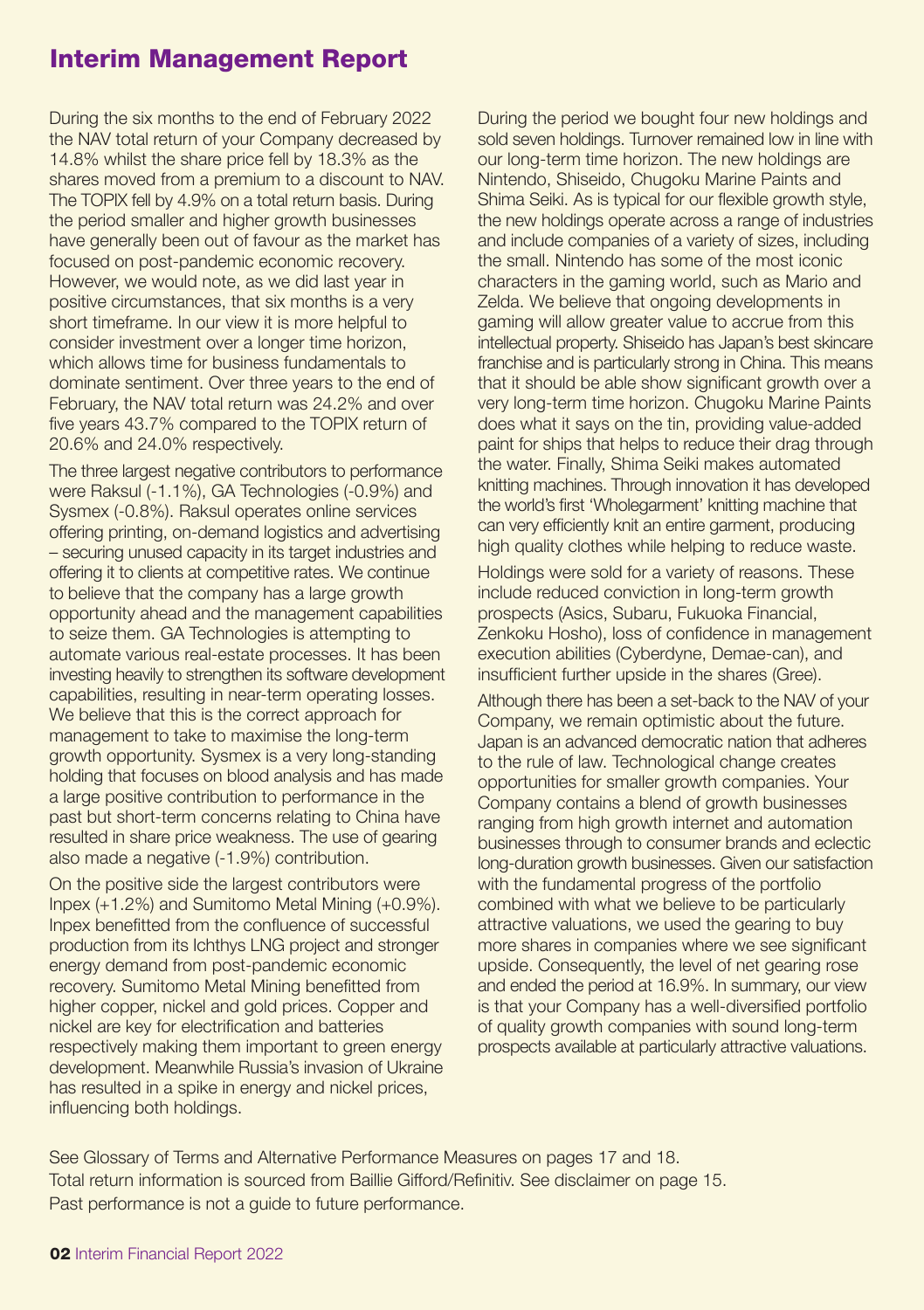# Historical Growth Sector Distribution and Recent Portfolio Activity

| Portfolio Allocation % | 28 February 2022                   | New buys                                | Complete sales                              |
|------------------------|------------------------------------|-----------------------------------------|---------------------------------------------|
|                        | <b>Secular Growth</b><br>43.2%     |                                         | Cyberdyne<br>Subaru<br>Demae-Can            |
|                        | <b>Growth Stalwarts</b><br>13.1%   | Nintendo<br>Shiseido                    | Asics<br>Fukuoka Financial<br>Zenkoku Hosho |
|                        | <b>Special Situations</b><br>19.0% |                                         | Gree                                        |
|                        | <b>Cyclical Growth</b><br>24.7%    | Chugoku Marine<br>Paints<br>Shima Seiki |                                             |

Past performance is not a guide to future performance.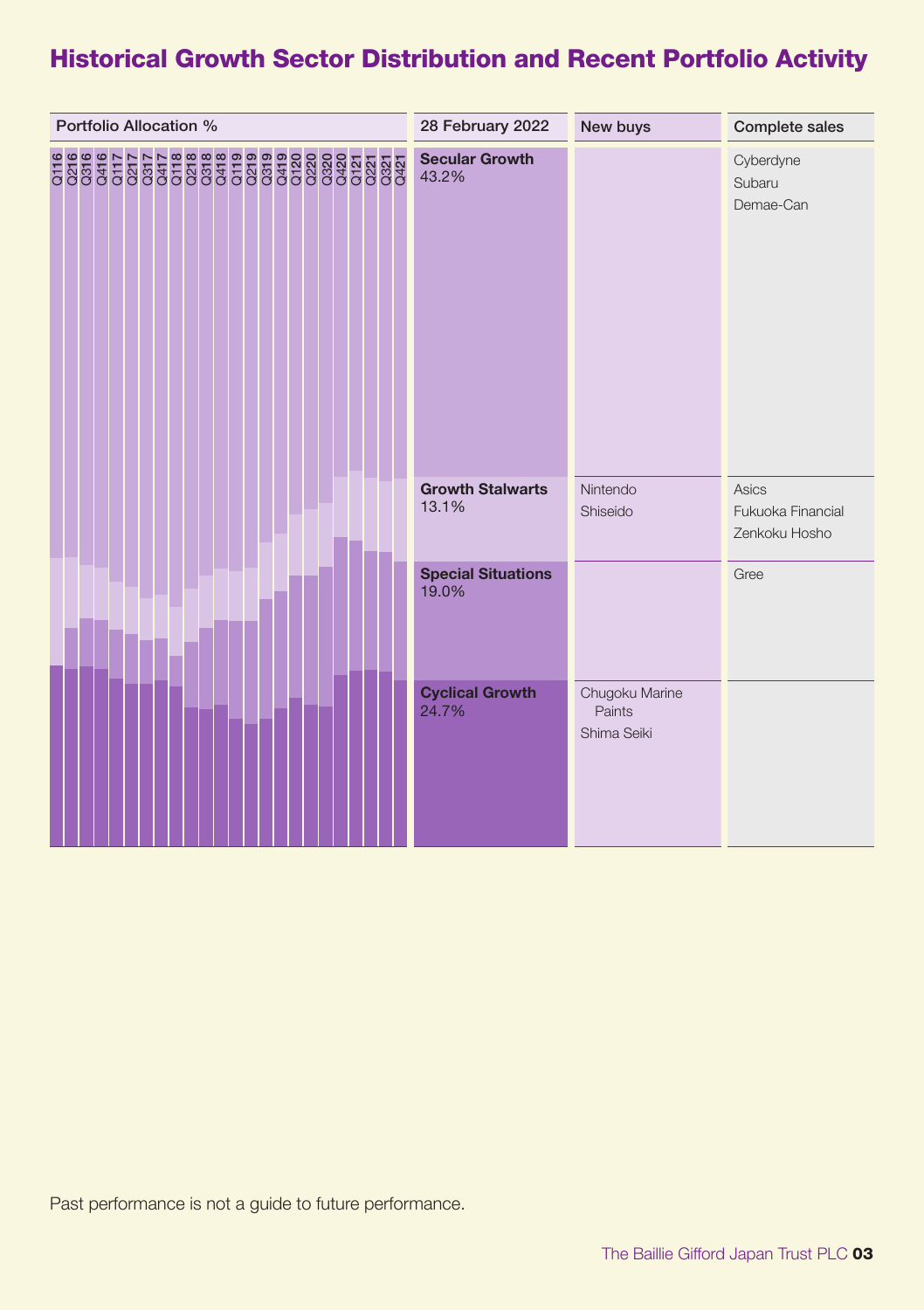# Equity Portfolio by Growth Category as at 28 February 2022

In line with our investment process, the portfolio is grouped into Growth Categories.

| Secular Growth <sup>1</sup> | % of total<br>investments |
|-----------------------------|---------------------------|
| SBI                         | 3.8                       |
| Rakuten                     | 3.3                       |
| <b>GMO</b> Internet         | 3.2                       |
| Fanuc                       | 3.2                       |
| CyberAgent                  | 3.0                       |
| Kubota                      | 2.6                       |
| Misumi                      | 2.5                       |
| Sysmex                      | 2.3                       |
| Nidec                       | 1.9                       |
| Sato                        | 1.6                       |
| MonotaRO                    | 1.5                       |
| Raksul                      | 1.3                       |
| Mercari                     | 1.2                       |
| Recruit Holdings            | 1.1                       |
| Topcon                      | 1.0                       |
| <b>SMC</b>                  | 1.0                       |
| Toyota Tsusho               | 0.8                       |
| <b>TKP</b>                  | 0.8                       |
| Infomart                    | 0.7                       |
| Keyence                     | 0.7                       |
| Healios K.K.                | 0.7                       |
| <b>GA Technologies</b>      | 0.6                       |
| Shimano                     | 0.6                       |
| Digital Garage              | 0.6                       |
| <b>Broadleaf</b>            | 0.5                       |
| Istyle                      | 0.4                       |
| Peptidream                  | 0.4                       |
| Bengo4.com                  | 0.4                       |
| Noritsu Koki                | 0.4                       |
| Base                        | 0.3                       |
| Nippon Ceramic              | 0.3                       |
| Rizap                       | 0.3                       |
| Lifull                      | 0.2                       |
| <b>Total</b>                | 43.2                      |

| Growth Stalwarts <sup>2</sup>         | % of total<br><b>investments</b> |
|---------------------------------------|----------------------------------|
| Calbee                                | 2.8                              |
| Shiseido                              | 2.3                              |
| Nintendo                              | 2.1                              |
| Uni Charm                             | 1.7                              |
| Pola Orbis                            | 1.6                              |
| Makita                                | 0.8                              |
| Sugi                                  | 0.6                              |
| Park24                                | 0.5                              |
| Secom                                 | 0.4                              |
| Sawai Pharmaceutical                  | 0.3                              |
| <b>Total</b>                          | 13.1                             |
| <b>Special Situations<sup>3</sup></b> | % of total<br>investments        |
| SoftBank                              | 4.7                              |
| Inpex                                 | 3.1                              |
| <b>MS&amp;AD</b> Insurance            | 3.0                              |
| Sony                                  | 3.0                              |
| Mixi                                  | 2.4                              |
| Colopl                                | 1.4                              |
| Tokyo Tatemono                        | 1.4                              |
| <b>Total</b>                          | 19.0                             |
| <b>Cyclical Growth<sup>4</sup></b>    | % of total<br><b>investments</b> |
| Sumitomo Mitsui Trust                 | 3.0                              |
| Sumitomo Metal Mining                 | 3.0                              |
| Itochu                                | 2.9                              |
| Bridgestone                           | 2.9                              |
| Denso                                 | 2.8                              |
| Murata Manufacturing                  | 1.6                              |
| <b>DMG Mori</b>                       | 1.4                              |
| Nifco                                 | 1.4                              |
| Mitsubishi Electric                   | 1.3                              |
| Rohm                                  | 1.0                              |
| Outsourcing                           | 0.9                              |
| lida                                  | 0.7                              |
| Tsubaki Nakashima                     | 0.6                              |
| Chugoku Marine Paints                 | 0.5                              |
| Shima Seiki                           | 0.4                              |
| Mazda Motor                           | 0.3                              |
| <b>Total</b>                          | 24.7                             |







<sup>1</sup> Secular Growth: Opportunity to grow rapidly but where there are a number of potential outcomes.

<sup>2</sup> Growth Stalwarts: Growth is less rapid but more predictable.

<sup>3</sup> Special Situations: Performance has not been good but there is a reason to believe improvements are underway.

<sup>4</sup> Cyclical Growth: Earnings do not rise every year but are expected to be higher from one cycle to the next.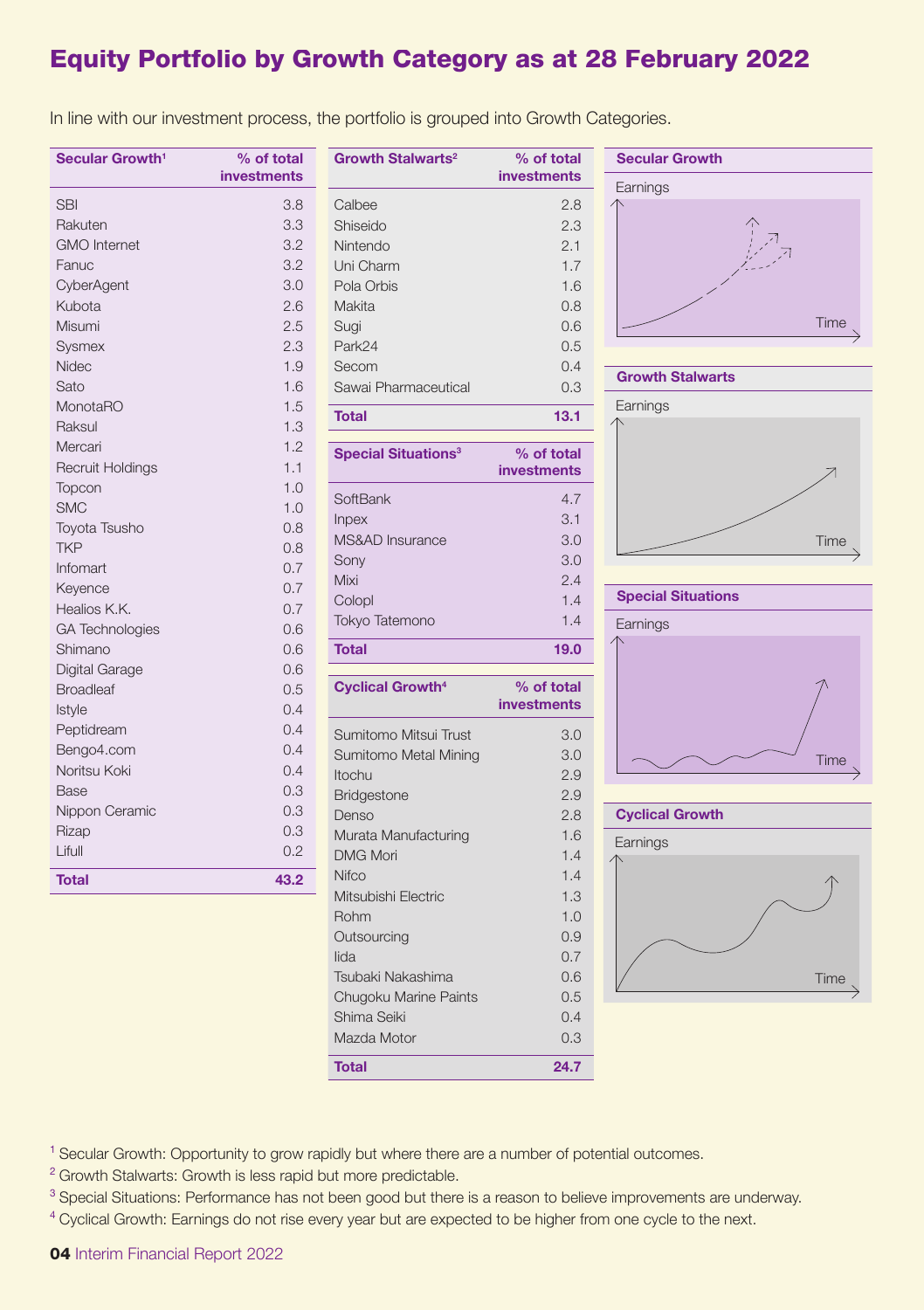# Twenty Largest Holdings at 28 February 2022

| <b>Name</b>                  | <b>Business</b>                                 | Value<br>£'000 | % of total<br>investments |
|------------------------------|-------------------------------------------------|----------------|---------------------------|
| SoftBank                     | Telecom operator and technology investor        | 44,357         | 4.7                       |
| <b>SBI</b>                   | Online financial services                       | 35,988         | 3.8                       |
| Rakuten                      | Internet retail and financial services          | 31,468         | 3.3                       |
| <b>GMO</b> Internet          | Internet conglomerate                           | 30,429         | 3.2                       |
| Fanuc                        | Robotics manufacturer                           | 29,980         | 3.2                       |
| <b>Inpex</b>                 | Oil and gas producer                            | 29,097         | 3.1                       |
| Sumitomo Mitsui Trust        | Japanese trust bank and investment manager      | 28.638         | 3.0                       |
| MS&AD Insurance              | Insurance                                       | 28,438         | 3.0                       |
| Sony                         | Consumer electronics, films and finance         | 28,154         | 3.0                       |
| CyberAgent                   | Japanese internet advertising and content       | 28.117         | 3.0                       |
| <b>Sumitomo Metal Mining</b> | Smelting and copper, nickel and gold mining     | 28,032         | 3.0                       |
| Itochu                       | General trading firm                            | 27,248         | 2.9                       |
| <b>Bridgestone</b>           | <b>Tyre Manufacturing</b>                       | 26,888         | 2.9                       |
| Calbee                       | Branded snack foods                             | 26,740         | 2.8                       |
| Denso                        | Auto parts                                      | 26.614         | 2.8                       |
| Kubota                       | Agricultural machinery                          | 24,168         | 2.6                       |
| Misumi                       | Online distributor of precision machinery parts | 23,998         | 2.5                       |
| Mixi                         | Mobile gaming                                   | 23.188         | 2.4                       |
| <b>Sysmex</b>                | Medical testing equipment                       | 21.597         | 2.3                       |
| Shiseido                     | Japanese cosmetics manufacturer                 | 21,363         | 2.3                       |
| Total                        |                                                 | 564,502        | 59.8                      |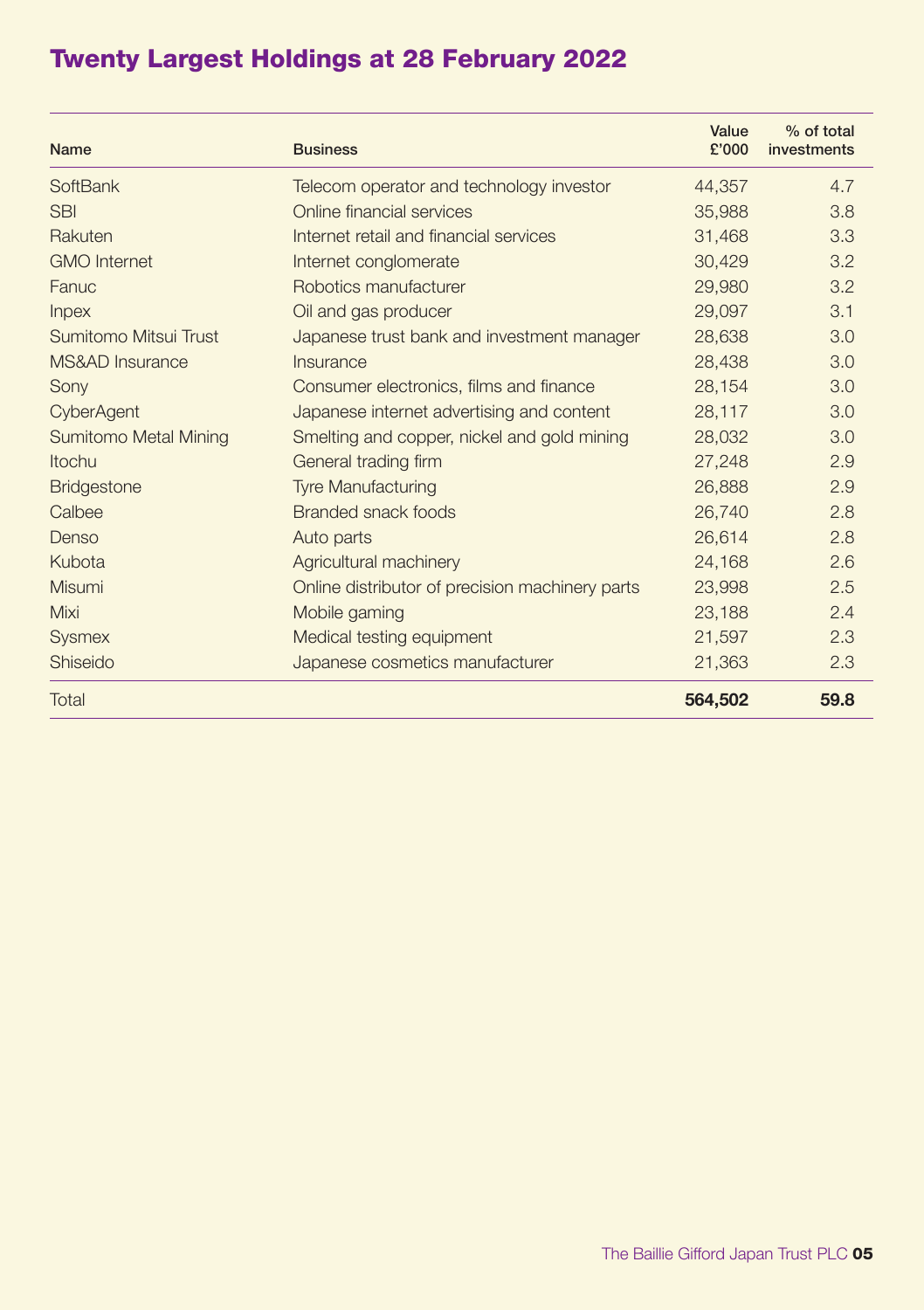# Income Statement (unaudited)

|                                                 | For the six months ended 28 February 2022 |                                 |                       | For the six months ended 28 February 2021 |                                 |                |
|-------------------------------------------------|-------------------------------------------|---------------------------------|-----------------------|-------------------------------------------|---------------------------------|----------------|
|                                                 | Revenue<br>£'000                          | Capital<br>£'000                | <b>Total</b><br>£'000 | Revenue<br>£'000                          | Capital<br>£'000                | Total<br>£'000 |
| Gains on sales of investments                   | $\qquad \qquad -$                         | 18,469                          | 18,469                | $\overline{\phantom{m}}$                  | 27,969                          | 27,969         |
| Movement in investment holding gains            | $\qquad \qquad -$                         | (165, 919)                      | (165, 919)            | $\qquad \qquad -$                         | 120,497                         | 120,497        |
| Currency gains                                  | $\hspace{0.1mm}-\hspace{0.1mm}$           | 2,426                           | 2,426                 |                                           | 4,945                           | 4,945          |
| Income from investments and interest receivable | 9,612                                     | $\overline{\phantom{m}}$        | 9,612                 | 8,025                                     | $\hspace{0.1mm}-\hspace{0.1mm}$ | 8,025          |
| Investment management fee                       | (2,540)                                   | $\hspace{0.1mm}-\hspace{0.1mm}$ | (2, 540)              | (2,696)                                   | $\hspace{0.1mm}-\hspace{0.1mm}$ | (2,696)        |
| Other administrative expenses                   | (350)                                     | $\hspace{0.1mm}-\hspace{0.1mm}$ | (350)                 | (319)                                     |                                 | (319)          |
| Net return before finance costs and taxation    | 6,722                                     | (145, 024)                      | (138, 302)            | 5,010                                     | 153,411                         | 158,421        |
| Finance costs of borrowings                     | (886)                                     | $\hspace{0.1mm}-\hspace{0.1mm}$ | (886)                 | (1,083)                                   | $\hspace{0.1mm}-\hspace{0.1mm}$ | (1,083)        |
| Net return before taxation                      | 5,836                                     | (145, 024)                      | (139, 188)            | 3,927                                     | 153,411                         | 157,338        |
| Tax                                             | (961)                                     | $\hspace{0.1mm}-\hspace{0.1mm}$ | (961)                 | (802)                                     | $\qquad \qquad -$               | (802)          |
| Net return after taxation                       | 4,875                                     | (145, 024)                      | (140, 149)            | 3,125                                     | 153,411                         | 156,536        |
| <b>Net return per ordinary share (note 5)</b>   | 5.17p                                     | (153.74p)                       | (148.57p)             | 3.40 <sub>p</sub>                         | 166.88p                         | 170.28p        |

The total column of this statement is the profit and loss account of the Company. The supplementary revenue and capital columns are prepared under guidance published by the Association of Investment Companies.

All revenue and capital items in this statement derive from continuing operations.

A Statement of Comprehensive Income is not required as all gains and losses of the Company have been reflected in the above statement.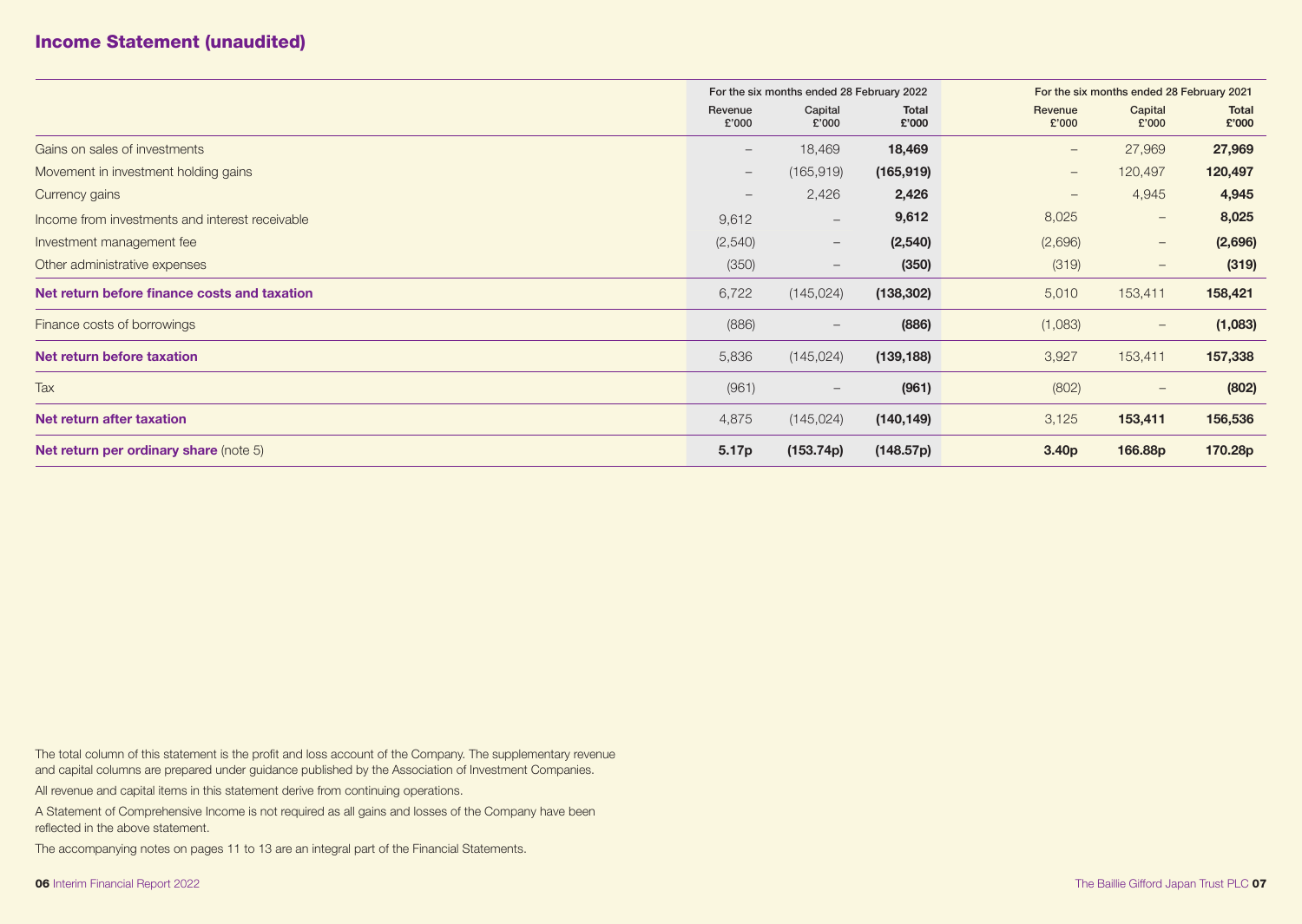# Balance Sheet (unaudited)

|                                                                | At 28 February<br>2022<br>£'000 | At 31 August<br>2021<br>£'000 |
|----------------------------------------------------------------|---------------------------------|-------------------------------|
| <b>Fixed assets</b>                                            |                                 |                               |
| Investments held at fair value through profit or loss (note 6) | 944,570                         | 1,053,673                     |
| <b>Current assets</b>                                          |                                 |                               |
| <b>Debtors</b>                                                 | 4,388                           | 2,111                         |
| Cash and cash equivalents                                      | 2,478                           | 44,289                        |
|                                                                | 6,866                           | 46,400                        |
| <b>Creditors</b>                                               |                                 |                               |
| Amounts falling due within one year                            | (2, 717)                        | (2, 471)                      |
| Net current assets                                             | 4,149                           | 43,929                        |
| <b>Total assets less current liabilities</b>                   | 948,719                         | 1,097,602                     |
| <b>Creditors</b>                                               |                                 |                               |
| Amounts falling due after more than one year:                  |                                 |                               |
| Bank loans (note 7)                                            | (139, 126)                      | (142, 200)                    |
| <b>Net assets</b>                                              | 809,593                         | 955,402                       |
| <b>Capital and reserves</b>                                    |                                 |                               |
| Share capital                                                  | 4,717                           | 4,717                         |
| Share premium                                                  | 213,902                         | 213,902                       |
| Capital redemption reserve                                     | 203                             | 203                           |
| Capital reserve                                                | 580,787                         | 725,811                       |
| Revenue reserve                                                | 9,984                           | 10,769                        |
| Shareholders' funds                                            | 809,593                         | 955,402                       |
| Net asset value per ordinary share*                            | 858.3p                          | 1,012.8p                      |
| <b>Ordinary shares in issue (note 8)</b>                       | 94,328,209                      | 94,328,209                    |

\* See Glossary of Terms and Alternative Performance Measures on pages 17 and 18.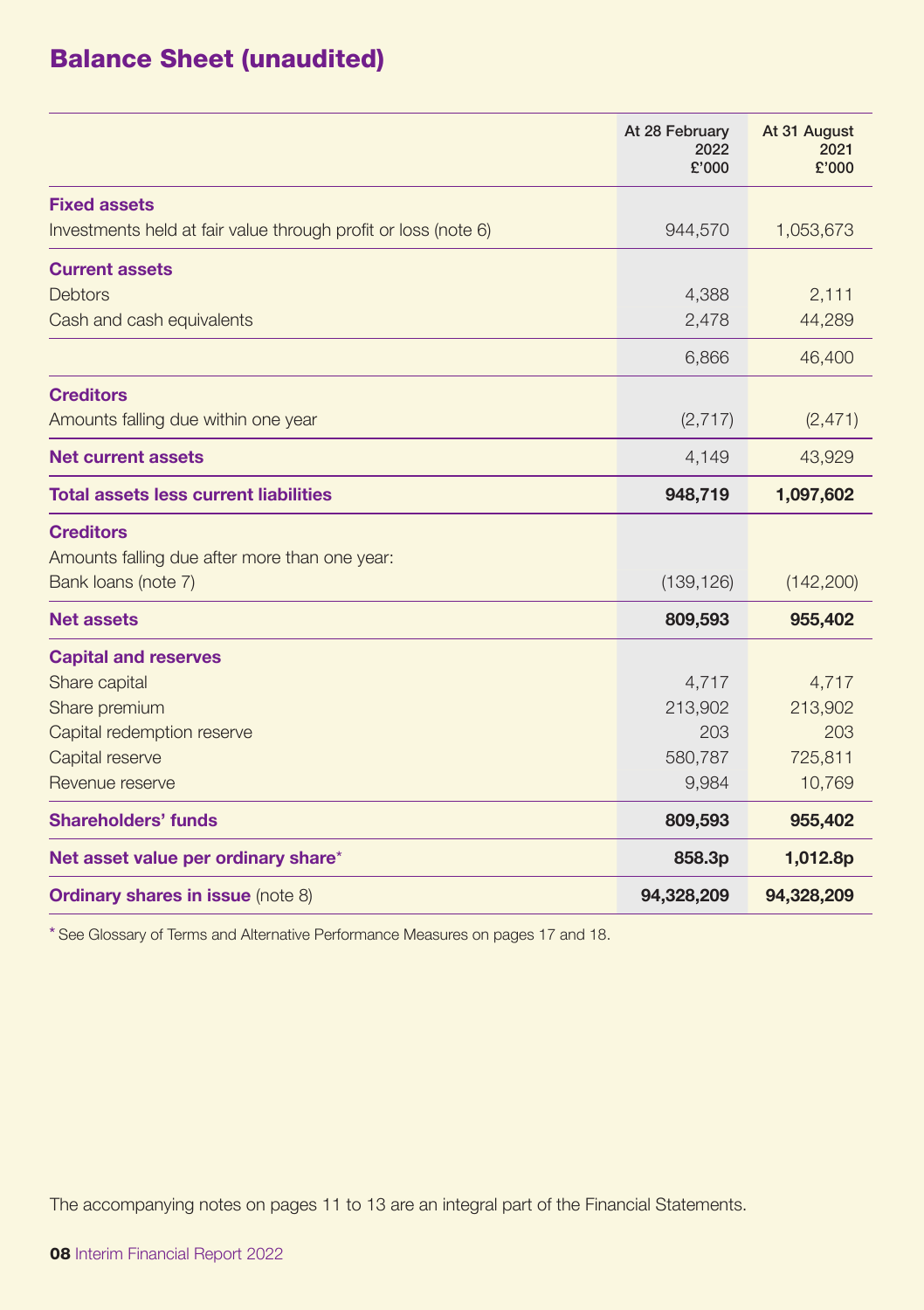# Statement of Changes in Equity (unaudited)

### **For the six months ended 28 February 2022**

|                                               | Share<br>capital<br>£'000 | Share<br>premium<br>£'000 | Capital<br>redemption<br>reserve<br>£'000 | Capital<br>reserve <sup>*</sup><br>£'000 | Revenue<br>reserve<br>£'000 | Shareholders'<br>funds<br>£'000 |
|-----------------------------------------------|---------------------------|---------------------------|-------------------------------------------|------------------------------------------|-----------------------------|---------------------------------|
| Shareholders' funds at 1 September 2021       | 4.717                     | 213,902                   | 203                                       | 725.811                                  | 10.769                      | 955,402                         |
| Net return after taxation                     |                           |                           | -                                         | (145.024)                                | 4.875                       | (140, 149)                      |
| Dividends paid during the period (note 4)     |                           |                           |                                           | -                                        | (5,660)                     | (5,660)                         |
| Shareholders' funds at 28 February 2022 4,717 |                           | 213,902                   | 203                                       | 580,787                                  | 9.984                       | 809,593                         |

#### **For the six months ended 28 February 2021**

|                                           | Share<br>capital<br>£'000 | Share<br>premium<br>£'000 | Capital<br>redemption<br>reserve<br>£'000 | Capital<br>reserve<br>£'000 | Revenue<br>reserve<br>£'000 | Shareholders'<br>funds<br>£'000 |
|-------------------------------------------|---------------------------|---------------------------|-------------------------------------------|-----------------------------|-----------------------------|---------------------------------|
| Shareholders' funds at 1 September 2020   | 4,621                     | 190,939                   | 203                                       | 569,059                     | 7.567                       | 772,389                         |
| Shares issued                             | 12                        | 5.478                     | -                                         | 3.429                       |                             | 8,919                           |
| Net return after taxation                 |                           |                           | -                                         | 153.411                     | 3.125                       | 156,536                         |
| Dividends paid during the period (note 4) |                           |                           |                                           | $\qquad \qquad -$           | (4, 134)                    | (4, 134)                        |
| Shareholders' funds at 28 February 2021   | 4.633                     | 196.417                   | 203                                       | 725.899                     | 6.558                       | 933.710                         |

\* The capital reserve balance at 28 February 2022 includes investment holding gains on investments of £164,930,000 (28 February 2021 – gains of £344,842,000).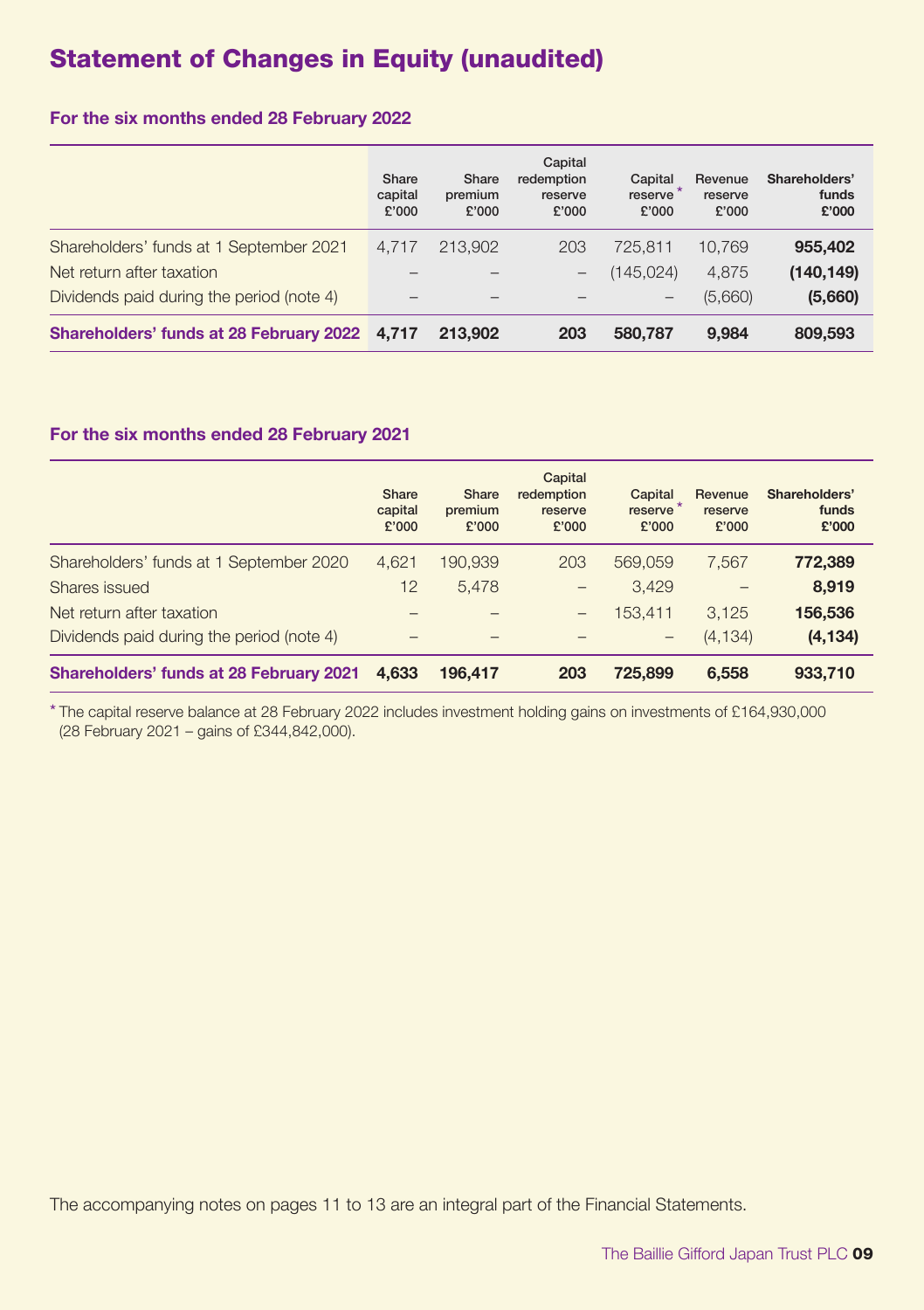# Condensed Cash Flow Statement (unaudited)

|                                                     | Six months to<br>28 February<br>2022<br>£'000 | Six months to<br>28 February<br>2021<br>£'000 |
|-----------------------------------------------------|-----------------------------------------------|-----------------------------------------------|
| <b>Cash flows from operating activities</b>         |                                               |                                               |
| Net return on ordinary activities before taxation   | (139, 188)                                    | 157,338                                       |
| Net losses/(gains) on investments                   | 147,450                                       | (148, 466)                                    |
| Currency gains                                      | (2,426)                                       | (4,945)                                       |
| Finance costs of borrowings                         | 886                                           | 1.083                                         |
| Overseas withholding tax                            | (839)                                         | (729)                                         |
| Changes in debtors and creditors                    | (1,439)                                       | (562)                                         |
| <b>Cash from operations</b>                         | 4.444                                         | 3,719                                         |
| Interest paid                                       | (913)                                         | (1,096)                                       |
| Net cash inflow from operating activities           | 3,531                                         | 2,623                                         |
| <b>Cash flows from investing activities</b>         |                                               |                                               |
| Acquisitions of investments                         | (129, 815)                                    | (139,300)                                     |
| Disposals of investments                            | 90,781                                        | 77,207                                        |
| Exchange differences                                | (7)                                           | 636                                           |
| Net cash outflow from investing activities          | (39,041)                                      | (61, 457)                                     |
| Shares issued (note 8)                              |                                               | 8,919                                         |
| Equity dividends paid (note 4)                      | (5,660)                                       | (4, 134)                                      |
| Net cash (outflow)/inflow from financing activities | (5,660)                                       | 4,785                                         |
| Decrease in cash and cash equivalents               | (41, 170)                                     | (54, 049)                                     |
| Exchange movements                                  | (641)                                         | (3,948)                                       |
| Cash and cash equivalents at start of period*       | 44,289                                        | 118,742                                       |
| Cash and cash equivalents at end of period*         | 2,478                                         | 60,745                                        |

\* Cash and cash equivalents represent cash at bank and short term money market deposits repayable on demand.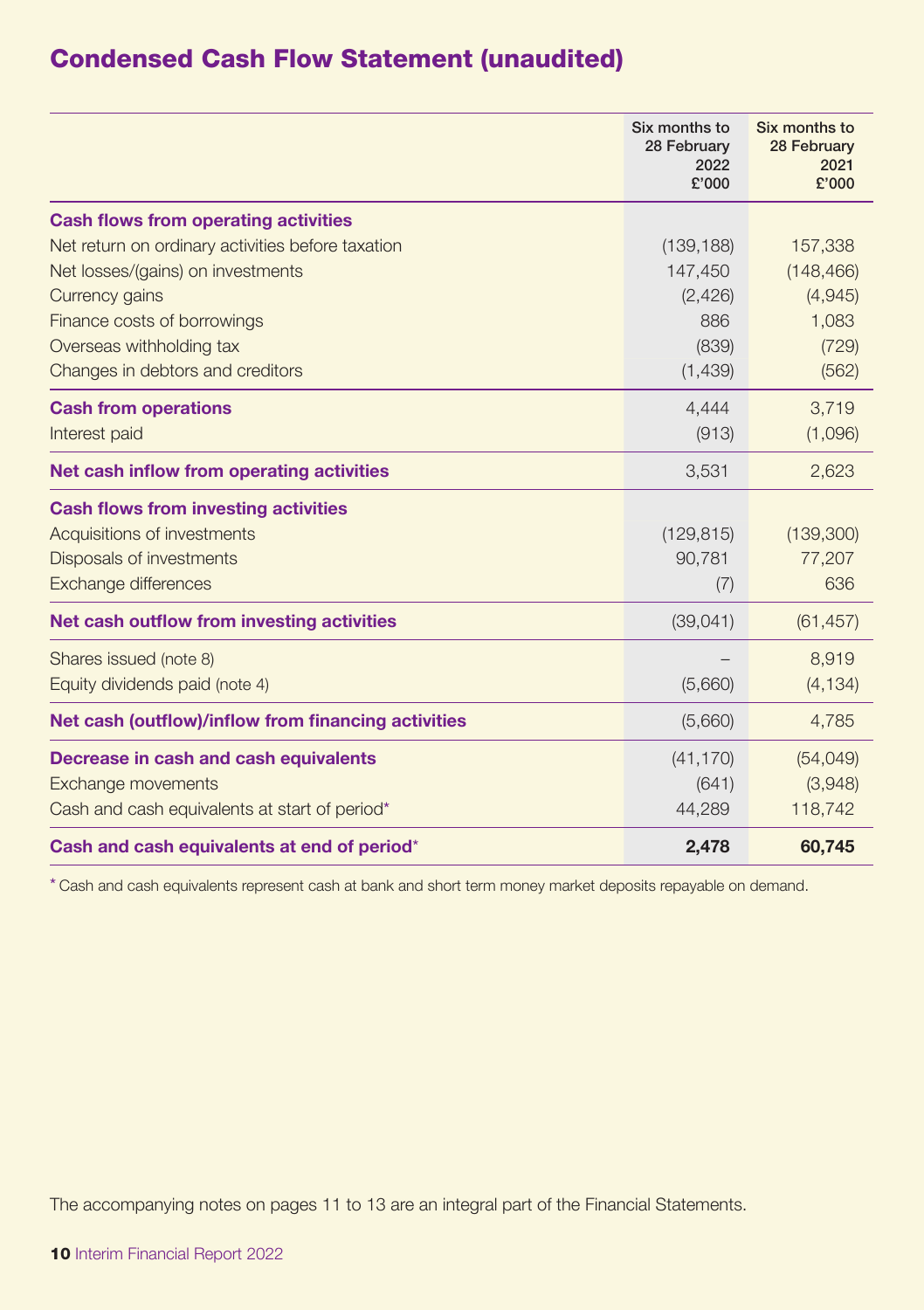# Notes to the Condensed Financial Statements (unaudited)

#### **1 Basis of Accounting**

The condensed Financial Statements for the six months to 28 February 2022 comprise the statements set out on the previous pages together with the related notes on pages 11 to 13. They have been prepared in accordance with FRS 104 'Interim Financial Reporting' and the AIC's Statement of Recommended Practice issued in November 2014 and updated in October 2019 and April 2021 with consequential amendments. They have not been audited or reviewed by the Auditor pursuant to the Auditing Practices Board Guidance on 'Review of Interim Financial Information'. The Financial Statements for the six months to 28 February 2022 have been prepared on the basis of the same accounting policies as set out in the Company's Annual Report and Financial Statements at 31 August 2021.

#### Going Concern

Having considered the Company's principal risks and uncertainties, as set out on the inside front cover, together with its current position, investment objective and policy, its assets and liabilities, and projected income and expenditure, together with the Company's dividend policy, it is the Directors' opinion that the Company has adequate resources to continue in operational existence for the foreseeable future. The Board has, in particular, considered the heightened market volatility due to the Russian invasion of Ukraine and the ongoing coronavirus (Covid-19) pandemic but does not believe the Company's going concern status is affected. The Company's assets, the majority of which are investments in quoted securities which are readily realisable, exceed its liabilities significantly. All borrowings require the prior approval of the Board. Gearing levels and compliance with borrowing covenants are reviewed by the Board on a regular basis. In accordance with the Company's Articles of Association, shareholders have the right to vote annually at the Annual General Meeting on whether to continue the Company. The next continuation vote will be in December 2022. The Directors have no reason to believe that the continuation resolution will not be passed at the Annual General Meeting. The Company has continued to comply with the investment trust status requirements of section 1158 of the Corporation Tax Act 2010 and the Investment Trust (Approved Company) (Tax) Regulations 2011. Accordingly, the Directors consider it appropriate to adopt the going concern basis of accounting in preparing these Financial Statements and confirm that they are not aware of any material uncertainties which may affect the Company's ability to continue to do so over a period of at least twelve months from the date of approval of these Financial Statements.

#### **2 Financial Information**

The financial information contained within this Interim Financial Report does not constitute statutory accounts as defined in sections 434 to 436 of the Companies Act 2006. The financial information for the year ended 31 August 2021 has been extracted from the statutory accounts which have been filed with the Registrar of Companies. The Auditor's Report on those accounts was not qualified, did not include a reference to any matters to which the Auditor drew attention by way of emphasis without qualifying its report and did not contain statements under sections 498(2) or (3) of the Companies Act 2006.

#### **3 Investment Manager**

Baillie Gifford & Co Limited, a wholly owned subsidiary of Baillie Gifford & Co, has been appointed by the Company as its Alternative Investment Fund Manager and Company Secretary. The investment management function has been delegated to Baillie Gifford & Co. The management agreement can be terminated on not less than 6 months' notice, or on shorter notice in certain circumstances. The annual management fee is 0.75% on the first £50 million of net assets, 0.65% on the next £200 million of net assets and 0.55% on the remaining net assets, calculated and payable quarterly.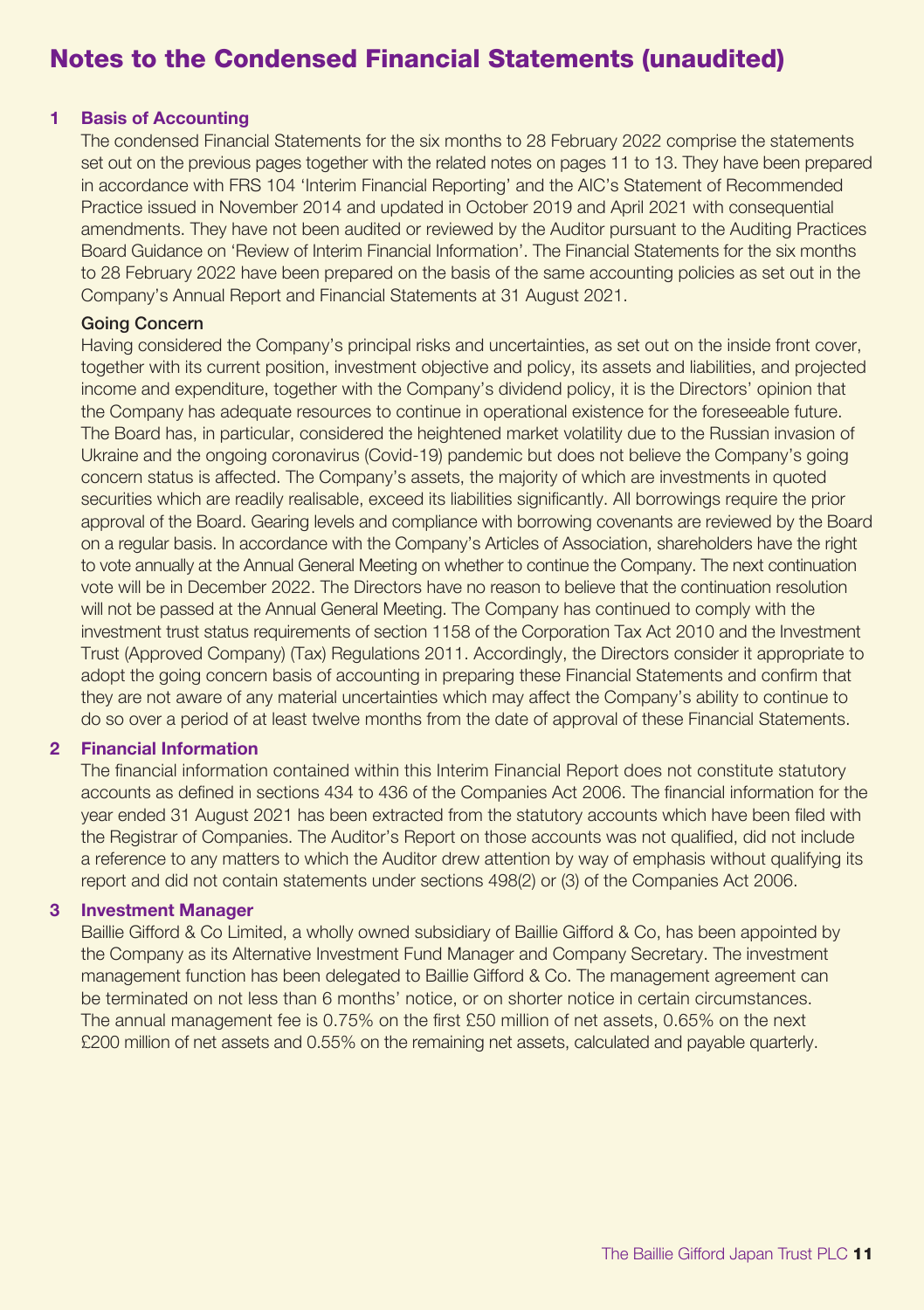# Notes to the Condensed Financial Statements (unaudited) (continued)

### **4 Dividends**

|                                                                                                                                                               | Six months to<br>28 February<br>2022<br>£'000 | Six months to<br>28 February<br>2021<br>£'000 |
|---------------------------------------------------------------------------------------------------------------------------------------------------------------|-----------------------------------------------|-----------------------------------------------|
| Amounts recognised as distribution in the period:<br>Previous year's final dividend of 6.00p paid 21 December 2022<br>(2021 – 4.50p paid on 11 December 2020) | 5.660                                         | 4.134                                         |

No interim dividend has been declared.

### **5 Net Return per Ordinary Share**

|                                                                | Six months to<br>28 February<br>2022<br>£'000 | Six months to<br>28 February<br>2021<br>£'000 |
|----------------------------------------------------------------|-----------------------------------------------|-----------------------------------------------|
| Revenue return after taxation<br>Capital return after taxation | 4,875<br>(145, 024)                           | 3,125<br>153,411                              |
| <b>Total net return</b>                                        | (140, 149)                                    | 156,536                                       |
| Weighted average number of ordinary<br>shares in issue         | 94,328,209                                    | 91,929,766                                    |

Net return per ordinary share is based on the above totals of revenue and capital and the weighted average number of ordinary shares in issue during each period. There are no dilutive or potentially dilutive shares in issue.

#### **6 Fair Value**

The fair value hierarchy used to analyse the basis on which the fair values of financial instruments held at fair value through the profit or loss account are measured is described below. Fair value measurements are categorised on the basis of the lowest level input that is significant to the fair value measurement.

Level 1 – using unadjusted quoted prices for identical instruments in an active market;

Level 2 – using inputs, other than quoted prices included within Level 1, that are directly or indirectly observable (based on market data); and

Level 3 – using inputs that are unobservable (for which market data is unavailable).

The fair value of listed investments is the last traded price which is equivalent to the bid price on Japanese markets.

The financial assets designated as valued at fair value through profit or loss are all categorised as Level 1 in the above hierarchy. None of the financial liabilities are designated at fair value through profit or loss in the Financial Statements.

All of the Company's investments fall into Level 1 for the periods reported.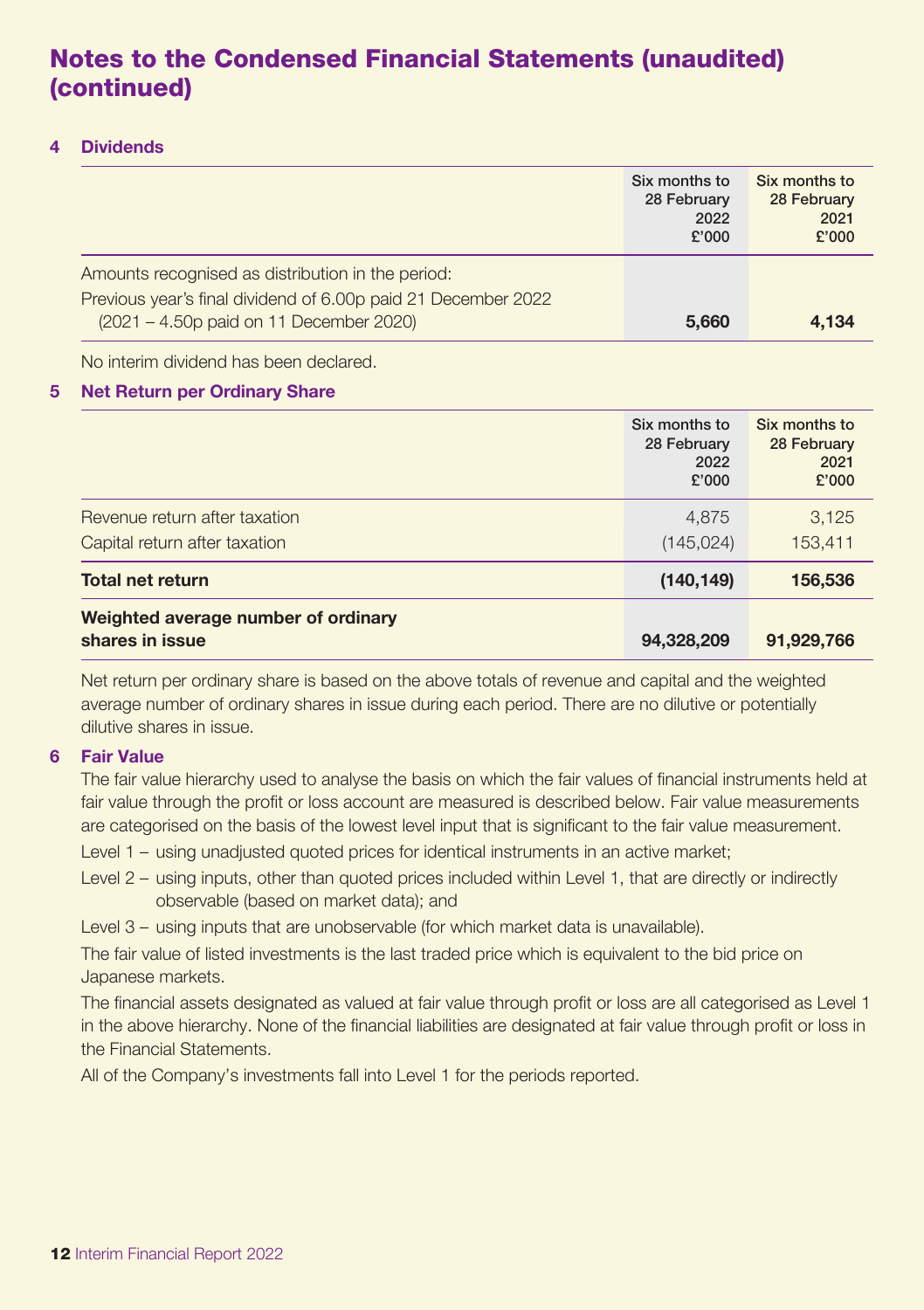# Notes to the Condensed Financial Statements (unaudited) (continued)

#### **7 Bank Loans**

Bank loans of £139.1 million (¥21.5 billion) have been drawn down under yen loan facilities which are repayable between August 2023 and November 2024 (31 August 2021 – £142.2 million (¥21.5 billion)).

### **8 Share Capital**

The Company has the authority to issue shares/sell treasury shares at a premium to net asset value as well as to buy back shares at a discount to net asset value.

During the period, no shares were issued (28 February 2021 – 815,000 shares (of which 556,716 came from treasury) were issued at a premium to net asset value raising net proceeds of £8,919,000). There were no shares held in treasury at 28 February 2022 (28 February 2021 – nil).

During the period to 28 February 2022, no ordinary shares were bought back into treasury (2021 – no shares were bought back). As at 28 February 2022 the Company has authority remaining to buy back 14,139,798 ordinary shares.

### **9 Transaction Costs**

Transaction costs incurred on the purchase and sale of the investments are added to the purchase cost or deducted from the sales proceeds, as appropriate. During the period, transaction costs on purchases amounted to £48,000 (28 February 2021 – £40,000) and transaction costs on sales amounted to £50,000 (28 February 2021 – £40,000).

#### **10 Related Party Transactions**

There have been no transactions with related parties during the first six months of the current financial year that have materially affected the financial position or the performance of the Company during that period and there have been no changes in the related party transactions described in the last Annual Report and Financial Statements that could have had such an effect on the Company during that period.

None of the views expressed in this document should be construed as advice to buy or sell a particular investment.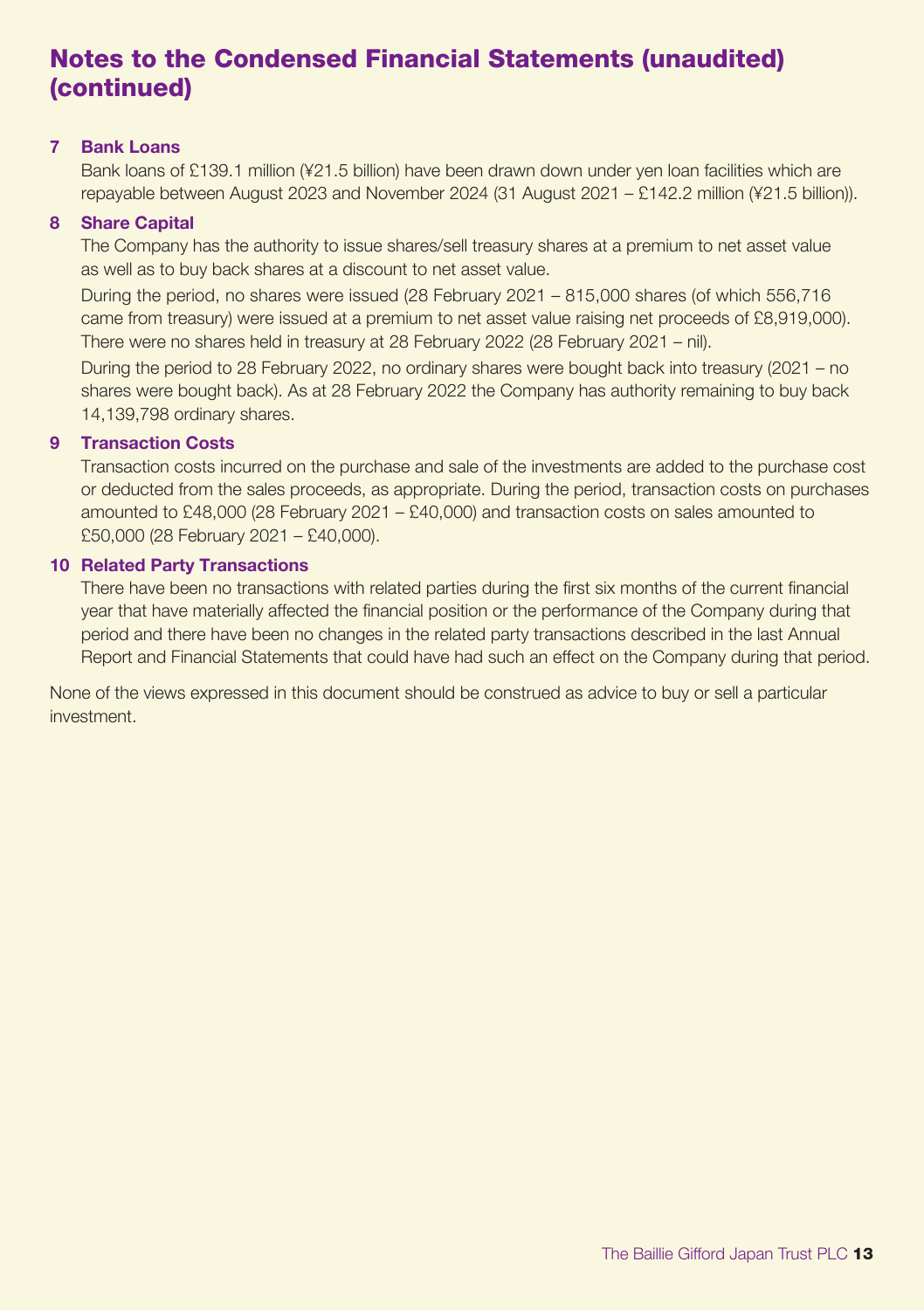# Further Shareholder Information

### **How to Invest**

Baillie Gifford Japan Trust's shares are traded on the London Stock Exchange. They can be bought through a stockbroker or by asking a professional adviser to do so. If you are interested in investing directly in The Baillie Gifford Japan Trust PLC you can do so online. There are a number of companies offering real time online dealing services – find out more by visiting japantrustplc.co.uk.

### **Client Relations Team Contact Details**

You can contact the Baillie Gifford Client Relations Team by telephone (your call may be recorded for training or monitoring purposes), e-mail or post. See contact details in the 'Further Information' box on the back cover.

### **Automatic Exchange of Information**

In order to fulfil its obligations under UK tax legislation relating to the automatic exchange of information, The Baillie Gifford Japan Trust PLC is required to collect and report certain information about certain shareholders.

The legislation requires investment trust companies to provide personal information to HMRC on certain investors who purchase shares in investment trusts. Accordingly, The Baillie Gifford Japan Trust PLC must provide information annually to the local tax authority on the tax residencies of a number of non-UK based certificated shareholders and corporate entities.

Shareholders, excluding those whose shares are held in CREST, who come on to the share register will be sent a certification form for the purposes of collecting this information.

For further information, please see HMRC's Quick Guide: Automatic Exchange of Information – information for account holders gov.uk/government/publications/exchange-of-

information-account-holders.

### **Risk Warnings**

Past performance is not a guide to future performance.

Baillie Gifford Japan is a listed UK company. As a result, the value of its shares and any income from those shares can fall as well as rise and investors may not get back the amount invested.

As Baillie Gifford Japan invests in overseas securities, changes in the rates of exchange may also cause the value of your investment (and any income it may pay) to go down or up.

Baillie Gifford Japan has borrowed money to make further investments (sometimes known as 'gearing' or 'leverage'). The risk is that when this money is repaid by the Company, the value of the investments may not be enough to cover the borrowing and interest costs, and the Company will make a loss. If the Company's investments fall in value, any borrowings will increase the amount of this loss.

Baillie Gifford Japan can buy back its own shares. The risks from borrowing, referred to above, are increased when the Company buys back its own shares.

Market values for securities which have become difficult to trade may not be readily available, and there can be no assurance that any value assigned to such securities will accurately reflect the price the Company might receive upon their sale.

Investment in smaller companies is generally considered higher risk as changes in their share prices may be greater and the shares may be harder to sell. Smaller companies may do less well in periods of unfavourable economic conditions.

Baillie Gifford Japan invests in Japan and exposure to a single market and currency may increase risk.

Baillie Gifford Japan can make use of derivatives which may impact on its performance. Currently the Company does not make use of derivatives.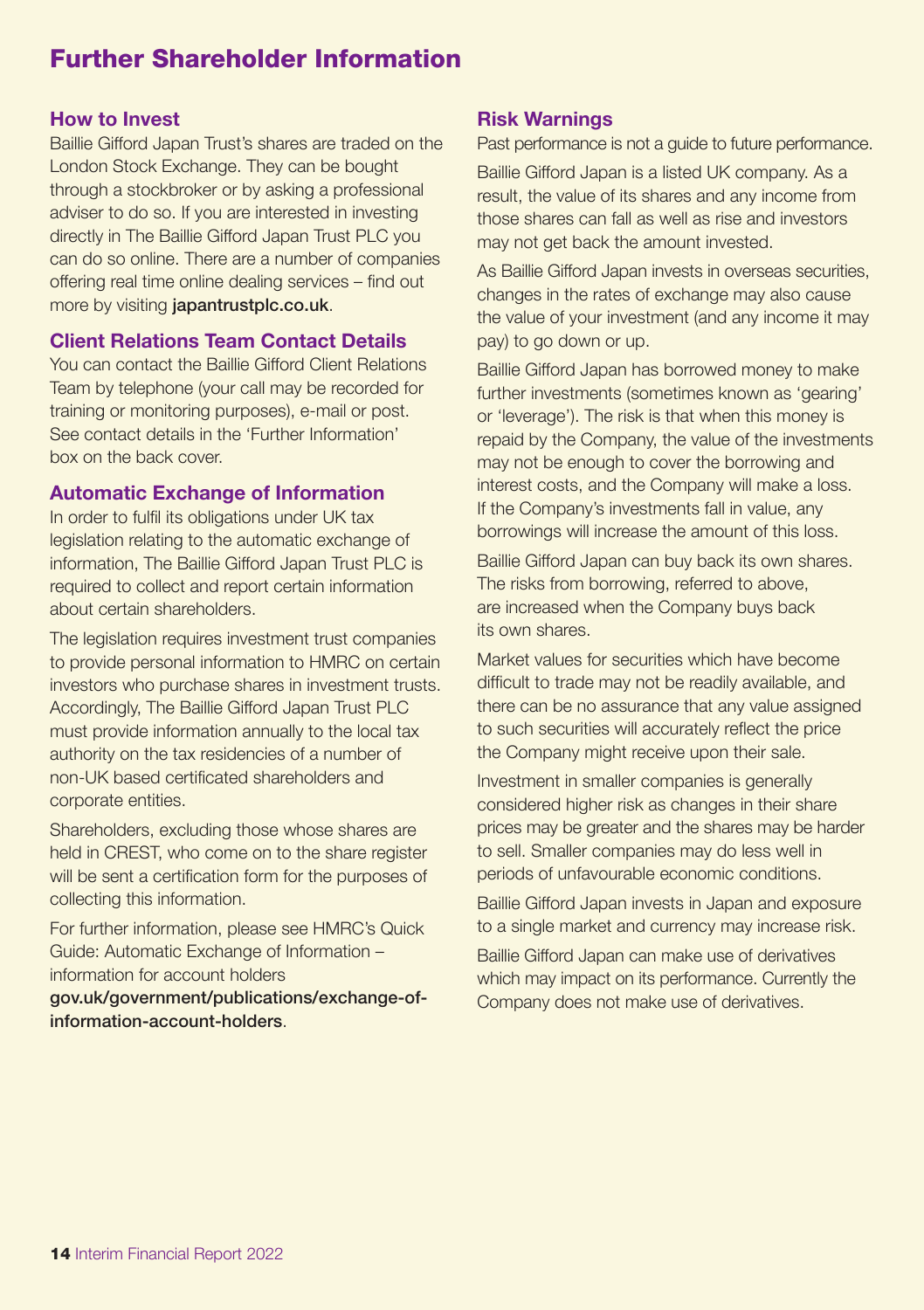# Further Shareholder Information (continued)

The aim of the Trust is to achieve capital growth. You should not expect a significant, or steady, annual income from the Trust.

Charges are deducted from income. Where income is low, the expenses may be greater than the total income received, meaning the Trust may not pay a dividend and the capital value would be reduced.

Shareholders in Baillie Gifford Japan have the right to vote at the Annual General Meeting on whether to continue the Company, or wind it up. If the shareholders decide to wind the Company up, the assets will be sold and you will receive a cash sum in relation to your shareholding.

You should note that tax rates and reliefs may change at any time and their value depends on your circumstances. The favourable tax treatment of ISAs may change.

Investment trusts are UK public listed companies and as such comply with the requirements of the UK Listing Authority. They are not authorised or regulated by the Financial Conduct Authority.

The staff of Baillie Gifford & Co may hold shares in Baillie Gifford Japan Trust and may buy or sell such shares from time to time.

Further details of the risks associated with investing in the Company, including a Key Information Document and how charges are applied, can be found at iapantrustplc.co.uk or by calling Baillie Gifford on 0800 917 2112.

The information and opinions expressed in this document are subject to change without notice. This information has been issued and approved by Baillie Gifford & Co and does not in any way constitute investment advice.

# Third Party Data Provider Disclaimer

No third party data provider ('Provider') makes any warranty, express or implied, as to the accuracy, completeness or timeliness of the data contained herewith nor as to the results to be obtained by recipients of the data. No Provider shall in any way be liable to any recipient of the data for any inaccuracies, errors or omissions in the index data included in this document, regardless of cause, or for any damages (whether direct or indirect) resulting therefrom.

No Provider has any obligation to update, modify or amend the data or to otherwise notify a recipient thereof in the event that any matter stated herein changes or subsequently becomes inaccurate.

Without limiting the foregoing, no Provider shall have any liability whatsoever to you, whether in contract (including under an indemnity), in tort (including negligence), under a warranty, under statute or otherwise, in respect of any loss or damage suffered by you as a result of or in connection with any opinions, recommendations, forecasts, judgements, or any other conclusions, or any course of action determined, by you or any third party, whether or not based on the content, information or materials contained herein.

# Benchmark

The Benchmark for the Company where stated in the Interim Financial Report is the TOPIX total return (in sterling terms).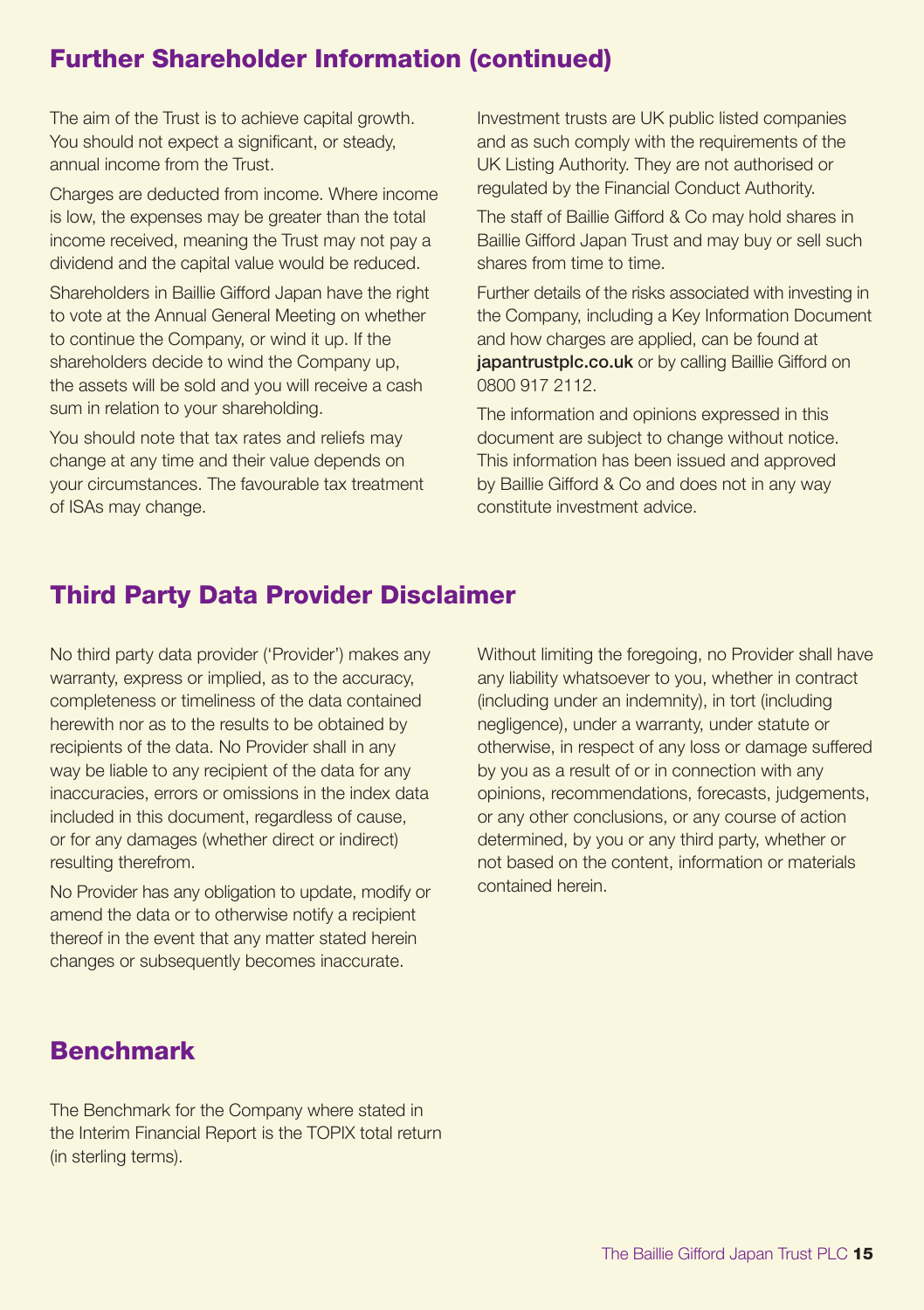# Sustainable Finance Disclosures Regulation ('SFDR')

The AIFM has adopted Baillie Gifford & Co's Governance and Sustainable Principles and Guidelines as its policy on integration of sustainability risks in investment decisions.

Baillie Gifford & Co believes that a company cannot be financially sustainable in the long run if its approach to business is fundamentally out of line with changing societal expectations. It defines 'sustainability' as a deliberately broad concept which encapsulates a company's purpose, values, business model, culture, and operating practices.

Baillie Gifford & Co's approach to investment is based on identifying and holding high quality growth businesses that enjoy sustainable competitive advantages in their marketplace. To do this it looks beyond current financial performance, undertaking proprietary research to build up an in-depth knowledge of an individual company and a view on its longterm prospects. This includes the consideration of sustainability factors (environmental, social and/or governance matters) which it believes will positively or negatively influence the financial returns of an investment. The likely impact on the return of the portfolio from a potential or actual material decline in the value of investment due to the occurrence of an environmental, social or governance event or condition will vary and will depend on several factors including but not limited to the type, extent, complexity and duration of an event or condition, prevailing market conditions and existence of any mitigating factors.

Whilst consideration is given to sustainability matters, there are no restrictions on the investment universe of the Company, unless otherwise stated within in its Objective & Policy. Baillie Gifford & Co can invest in any companies it believes could create beneficial long-term returns for investors. However, this might result in investments being made in companies that ultimately cause a negative outcome for the environment or society.

More detail on the Investment Manager's approach to sustainability can be found in the Governance and Sustainability Principles and Guidelines document, available publicly on the Baillie Gifford website bailliegifford.com/en/uk/about-us/literaturelibrary/corporate-governance/governancesustainability-principles-and-guidelines/.

### **Taxonomy Regulation**

The Taxonomy Regulation establishes an EU-wide framework or criteria for environmentally sustainable economic activities in respect of six environmental objectives. It builds on the disclosure requirements under the EU Sustainable Finance Disclosure Regulation ('SFDR') by introducing additional disclosure obligations in respect of AIFs that invest in an economic activity that contributes to an environmental objective. These AIFs are required to disclose (a) information on the environmental objective to which the investments underlying the AIF contribute (b) a description of how and to what extent the underlying investments of the AIF are in economic activities that qualify as environmentally sustainable and are aligned with the Taxonomy Regulation (c) the proportion, as a percentage of the AIF's portfolio, of investments in environmentally sustainable economic activities which are aligned with the Taxonomy Regulation (including the proportion, as a percentage of the AIF's portfolio, of enabling and transitional activities, as described in the Taxonomy Regulation). These disclosure obligations are being phased-in – from 1 January 2022 in respect to the first two environmental objectives (climate change mitigation and climate change adaptation) and from 1 January 2023 in respect of the remaining four environmental objectives.

The Company does not commit to make sustainable investments as defined under SFDR. As such, the underlying investments do not take into account the EU criteria for environmentally sustainable economic activities.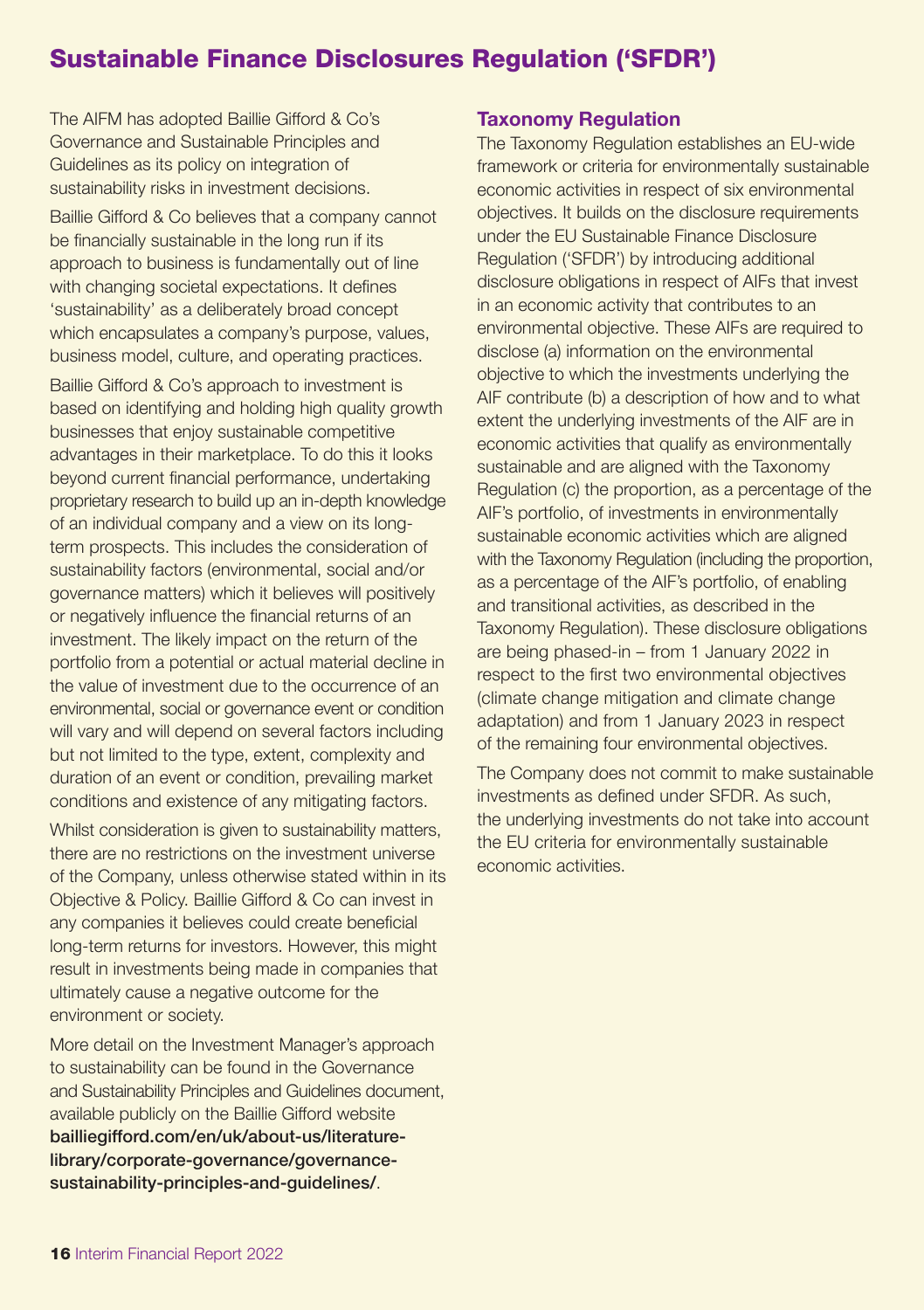# Glossary of Terms and Alternative Performance Measures (APM)

### **Total Assets**

Total assets less current liabilities, before deduction of all borrowings at par value.

### **Net Asset Value**

Also described as shareholders' funds, Net Asset Value (NAV) is the value of total assets less liabilities (including borrowings). The NAV per share is calculated by dividing this amount by the number of ordinary shares in issue. Borrowings are valued at their nominal par value. Par value approximates to amortised cost. The Company's yen denominated loans are valued at their sterling equivalent.

#### **Net Current Assets**

Net current assets comprise current assets less current liabilities, excluding long-term borrowings at par value.

#### **(Discount)/Premium (APM)**

As stockmarkets and share prices vary, an investment trust's share price is rarely the same as its NAV. When the share price is lower than the NAV per share it is said to be trading at a discount. The size of the discount is calculated by subtracting the share price from the NAV per share and is usually expressed as a percentage of the NAV per share. If the share price is higher than the NAV per share, this situation is called a premium.

|                                    |                                            | 28 February<br>2022 | 31 August<br>2021 |
|------------------------------------|--------------------------------------------|---------------------|-------------------|
| Net Asset Value per ordinary share | (a)                                        | 858.3p              | 1,012.8p          |
| Share price                        | (b)                                        | 830.0p              | 1,022.0p          |
| (Discount)/premium                 | $(b - a) \div a$ expressed as a percentage | $(3.3\%)$           | 0.9%              |

### **Total Return (APM)**

The total return is the return to shareholders after reinvesting the net dividend on the date that the share price goes ex-dividend.

|                                                |                        | Feb 2022<br>NAV (par) | Feb 2022<br><b>Share Price</b> | Feb 2021<br>NAV (par) | Feb 2021<br><b>Share Price</b> |
|------------------------------------------------|------------------------|-----------------------|--------------------------------|-----------------------|--------------------------------|
| Closing NAV per share/share price              | (a)                    | 858.3p                | 830.0p                         | 1,007.5p              | 1,060.0p                       |
| Dividend adjustment factor*                    | (b)                    | 1.0058                | 1.0059                         | 1.0046                | 1.0046                         |
| Adjusted closing NAV per share/<br>share price | $(c) = (a) \times (b)$ | 863.3 <sub>p</sub>    | 834.9 <sub>p</sub>             | 1,012.1p              | 1,064.9p                       |
| Opening NAV per share/<br>share price          | (d)                    | 1.012.8 <sub>p</sub>  | 1.022.0 <sub>p</sub>           | 840.8 <sub>p</sub>    | 817.0p                         |
| <b>Total return</b>                            | $((c \div d) - 1)$     | $(14.8\%)$            | $(18.3\%)$                     | 20.4%                 | 30.3%                          |

\* The dividend adjustment factor is calculated on the assumption that the dividend of 6.00p (2021 – 4.50p) paid by the Company in the period under review was invested into shares of the Company at the cum income NAV per share/share price, as appropriate, at the ex-dividend date.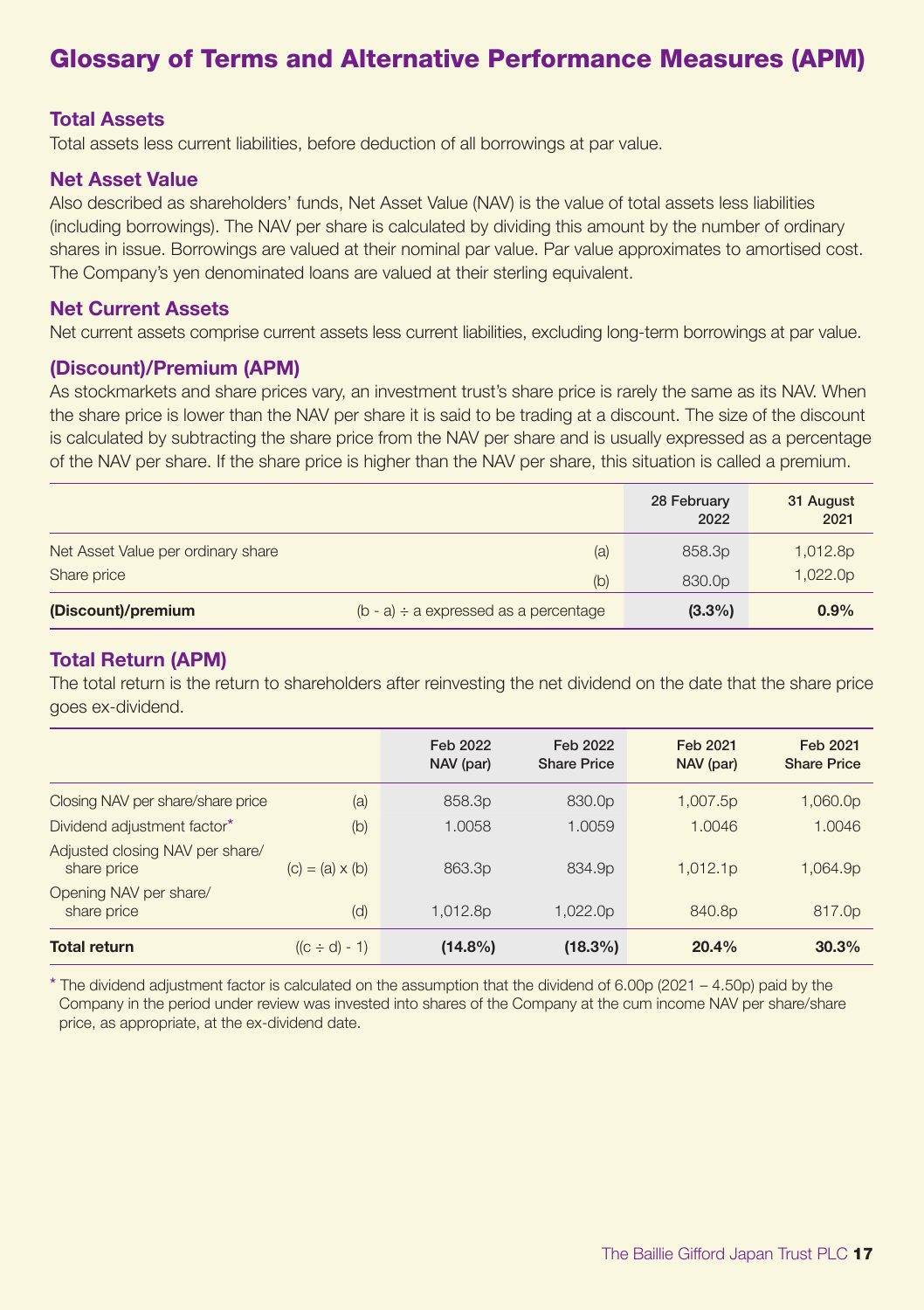# Glossary of Terms and Alternative Performance Measures (APM) (continued)

### **Gearing (APM)**

At its simplest, gearing is borrowing. Just like any other public company, an investment trust can borrow money to invest in additional investments for its portfolio. The effect of the borrowing on the shareholders' assets is called 'gearing'. If the Company's assets grow, the shareholders' assets grow proportionately more because the debt remains the same. But if the value of the Company's assets falls, the situation is reversed. Gearing can therefore enhance performance in rising markets but can adversely impact performance in falling markets.

Gearing is the Company's borrowings at par less cash and cash equivalents expressed as a percentage of shareholders' funds.

Potential gearing is the Company's borrowings expressed at par as a percentage of shareholders' funds.

### **Leverage (APM)**

For the purposes of the Alternative Investment Fund Managers (AIFM) Regulations, leverage is any method which increases the Company's exposure, including the borrowing of cash and the use of derivatives. It is expressed as a ratio between the Company's exposure and its net asset value and can be calculated on a gross and a commitment method. Under the gross method, exposure represents the sum of the Company's positions after the deduction of sterling cash balances, without taking into account any hedging and netting arrangements. Under the commitment method, exposure is calculated without the deduction of sterling cash balances and after certain hedging and netting positions are offset against each other.

### **Active Share (APM)**

Active share, a measure of how actively a portfolio is managed, is the percentage of the portfolio that differs from its comparative index. It is calculated by deducting from 100 the percentage of the portfolio that overlaps with the comparative index. An active share of 100 indicates no overlap with the index and an active share of zero indicates a portfolio that tracks the index.